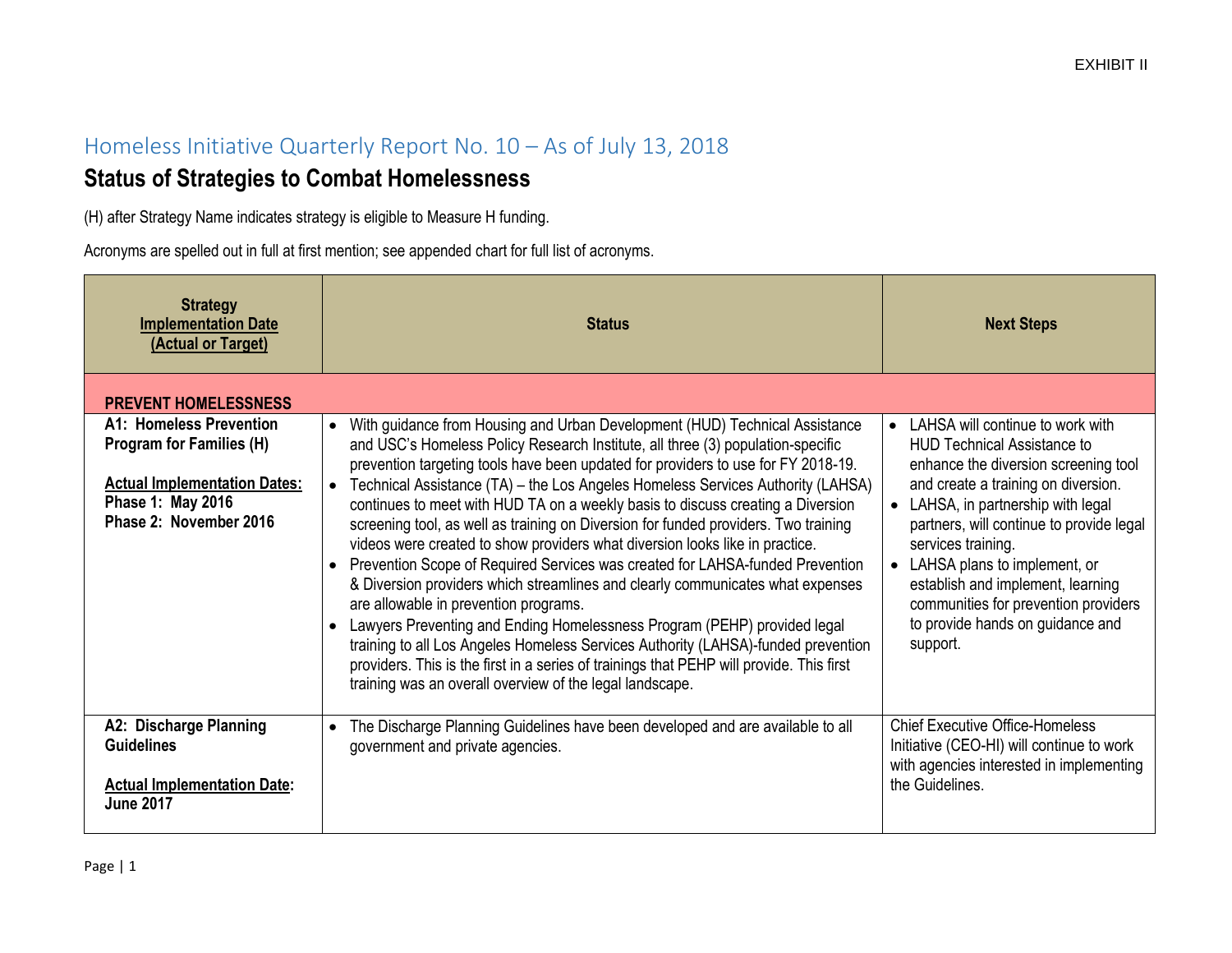| A3: Housing Authority Family<br><b>Reunification Program</b><br><b>Actual Implementation Date:</b><br><b>March 2016</b>                                                                       | • Los Angeles Sheriff Department (LASD) continues to screen and refer potential<br>clients from in-custody population, prior to release.<br>Probation continues screening and referring homeless individuals, served at<br>Probation area offices adjacent to A3 providers, who fit the criteria for A3<br>participation.                                                                                                                                                                                                                                                                                                                                                                                                                                                                                                                                                                                                                                                                                                                                                                                                                                                                                                                                                                                                                                                                                                                                                                                                                                                                                                                                                                                          | Lead agencies will continue to expand<br>outreach efforts to identify supervised<br>persons who can qualify for, and benefit<br>from this program.                                         |
|-----------------------------------------------------------------------------------------------------------------------------------------------------------------------------------------------|--------------------------------------------------------------------------------------------------------------------------------------------------------------------------------------------------------------------------------------------------------------------------------------------------------------------------------------------------------------------------------------------------------------------------------------------------------------------------------------------------------------------------------------------------------------------------------------------------------------------------------------------------------------------------------------------------------------------------------------------------------------------------------------------------------------------------------------------------------------------------------------------------------------------------------------------------------------------------------------------------------------------------------------------------------------------------------------------------------------------------------------------------------------------------------------------------------------------------------------------------------------------------------------------------------------------------------------------------------------------------------------------------------------------------------------------------------------------------------------------------------------------------------------------------------------------------------------------------------------------------------------------------------------------------------------------------------------------|--------------------------------------------------------------------------------------------------------------------------------------------------------------------------------------------|
| A4: Discharges from Foster<br><b>Care and Juvenile Probation</b><br><b>Actual Implementation Date:</b><br>Phase 1: January 2018<br><b>Target Implementation Date:</b><br>Phase 2: August 2018 | • Phase 1 - Partnership with the Youth Coordinated Entry System (YCES):<br>Co-location of YCES Lead agencies at Department of Children and Family<br>$\circ$<br>Services (DCFS) Regional Offices has been expanded to all Service Planning<br>Areas (SPAs).<br>Funded pilot in SPA 2 serving AB 12 youth has resulted in 17 young people<br>being housed, with an additional 8 more young people targeted for housing by<br>the end of July 2018.<br>Funded pilot in SPA 3 serving youth at Camp Rocky has resulted in 5 young<br>$\circ$<br>people being housed upon release from camp. Several additional young<br>people are in the pipeline, on probation awaiting release from camp custody.<br>Phase 2 - Strengthened internal discharge planning policy and, potentially,<br>additional staffing focused on homelessness:<br>A DCFS Policy "For Your Information" (FYI) was completed, and will be used<br>$\circ$<br>by the Children's Social Worker staff as a guide and learning tool for<br>implementation of the DCFS discharge planning policy which DCFS is<br>strengthening based on the work of the Strategy A4 workgroup. Strengthened<br>policy consists of beginning the discharge planning process sooner and<br>conducting more comprehensive assessments of a youth's needs upon<br>discharge.<br>The Probation Department's discharge planning policy is under review by<br>$\circ$<br>upper management and the Labor Relations Representatives.<br>DCFS has applied for the HUD Family Reunification/Transition Age Youth<br>$\circ$<br>(TAY) housing vouchers to secure additional, permanent housing for youth in<br>care, as well as, those who have been emancipated from foster care. | • Continue to monitor implementation of<br>CESY and DCFS/Probation Pilots.<br>• Continue internal processes to<br>implement strengthened discharge<br>policies in both DCFS and Probation. |
| A5: Homeless Prevention<br>Program for Individuals (H)                                                                                                                                        | Prevention Tools - With guidance from HUD, LAHSA updated all three population-<br>$\bullet$<br>specific prevention targeting tools, which will be sent out to providers to use for this<br>new program year (FY 2018-19).                                                                                                                                                                                                                                                                                                                                                                                                                                                                                                                                                                                                                                                                                                                                                                                                                                                                                                                                                                                                                                                                                                                                                                                                                                                                                                                                                                                                                                                                                          | Learning Communities - There are<br>plans to implement learning<br>communities for prevention                                                                                              |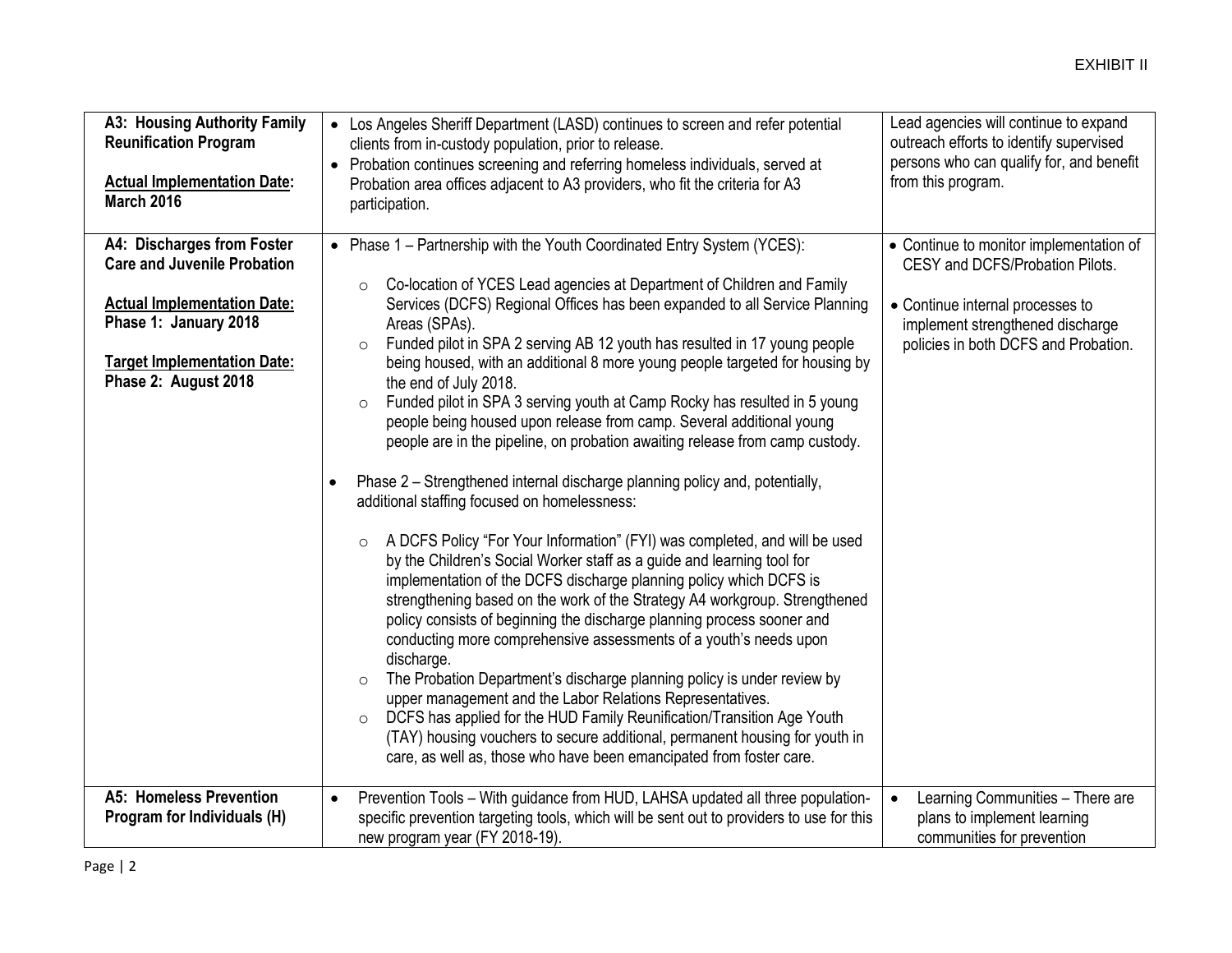| <b>Actual Implementation Dates:</b><br><b>Homeless prevention services:</b><br>February 2018<br>Legal services for people at<br>risk of homelessness:<br><b>March 2018</b>                               | Prevention Scope of Required Services (SRS) - A revised SRS was created for<br>$\bullet$<br>LAHSA-funded Prevention & Diversion providers. The new SRS provides<br>Prevention & Diversion contractors clearer, more streamlined program guidance,<br>as well as better instruction related to allowable financial costs.<br>Technical Assistance (TA) - LAHSA continues to meet with HUD TA on a weekly<br>$\bullet$<br>basis to discuss creating a Diversion screening tool, as well as training on                                                                                                                                                                                                                                                                                                                                                                    | providers. The purpose is to provide<br>hands-on guidance and assistance<br>as well as to address system<br>barriers.<br>LAHSA will continue to work with<br>$\bullet$<br>HUD TA on a Diversion screening                                                                                                                              |
|----------------------------------------------------------------------------------------------------------------------------------------------------------------------------------------------------------|-------------------------------------------------------------------------------------------------------------------------------------------------------------------------------------------------------------------------------------------------------------------------------------------------------------------------------------------------------------------------------------------------------------------------------------------------------------------------------------------------------------------------------------------------------------------------------------------------------------------------------------------------------------------------------------------------------------------------------------------------------------------------------------------------------------------------------------------------------------------------|----------------------------------------------------------------------------------------------------------------------------------------------------------------------------------------------------------------------------------------------------------------------------------------------------------------------------------------|
|                                                                                                                                                                                                          | Diversion for funded providers. Two training videos were created to show providers<br>what diversion looks like in practice.<br>LAHSA Legal Services partners have provided training for providers on the<br>$\bullet$<br>unlawful detainer/eviction process.                                                                                                                                                                                                                                                                                                                                                                                                                                                                                                                                                                                                           | tool.<br>LAHSA will continue to work with<br>HUD TA to create training on<br>Diversion.                                                                                                                                                                                                                                                |
| <b>SUBSIDIZE HOUSING</b>                                                                                                                                                                                 |                                                                                                                                                                                                                                                                                                                                                                                                                                                                                                                                                                                                                                                                                                                                                                                                                                                                         |                                                                                                                                                                                                                                                                                                                                        |
| <b>B1: Provide Subsidized</b><br><b>Housing to Homeless Disabled</b><br><b>Individuals Pursuing SSI (H)</b><br><b>Actual Implementation Dates:</b><br><b>Phase 1: June 2016</b><br>Phase 2: October 2016 | The Homeless Initiative, Departments of Health Services (DHS), Mental Health<br>$\bullet$<br>(DMH) and Public Health (DPH), Housing Authority of the County of Los Angeles<br>(HACoLA) and LAHSA have focused on how to better connect participants<br>receiving a Strategy B1 subsidy to the full array of countywide homeless services<br>and permanent housing resources.<br>Continued to monitor approved Strategy B1 subsidies and disengagements.<br>$\bullet$<br>Executed agreement with LAHSA providing Department of Public Social Services<br>$\bullet$<br>(DPSS) access to Homeless Management Information System (HMIS).<br>Met with Community-Based and Faith-Based Organizations to provide an update<br>on Strategy B1 and explore potential partnerships that could enhance<br>resources/services for General Relief Participants.                      | Continue to explore opportunities to<br>$\bullet$<br>transition Strategy B1 participants to<br>other housing resources.<br>Provide HMIS access and training to<br>$\bullet$<br><b>DPSS Homeless Case Managers.</b><br>Continue to explore opportunities to<br>$\bullet$<br>integrate feedback from Lived<br>Experience Advisory Group. |
| <b>B2: Expand Interim</b><br><b>Assistance Reimbursement to</b><br>additional County Departments<br>and LAHSA<br><b>Target Implementation Date:</b><br>Phase 1: August 2018<br>Phase 2: December 2018    | CEO convened two meetings during this quarter with impacted<br>$\bullet$<br>departments/agencies to explore expansion of Interim Assistance Reimbursement<br>(IAR). Workgroup determined implementation will be phased-in to test claiming<br>and documentation process required to validate IAR claims.<br>DPSS will process IAR claims on behalf of County for Phase 1 using existing<br>$\bullet$<br>resources. Based on Phase 1, DPSS will determine if additional resources are<br>needed to process IAR for Phase 2.<br>Phase 1 implementation of expanded IAR collection will target DHS Countywide<br>$\bullet$<br>Benefit Entitlement Services Team (CBEST) clients where subsidies and services<br>are being provided through both Measure H and Housing and Disability Advocacy<br>Program (HDAP) funding from the California Department of Social Services. | • CEO will explore feasibility of<br>automating claiming and<br>documentation process between<br>departments claiming IAR and DPSS<br>who will process IAR claims on their<br>behalf.<br>• Continue to work with impacted<br>departments/agencies to prepare for<br>Phase 2 implementation.                                            |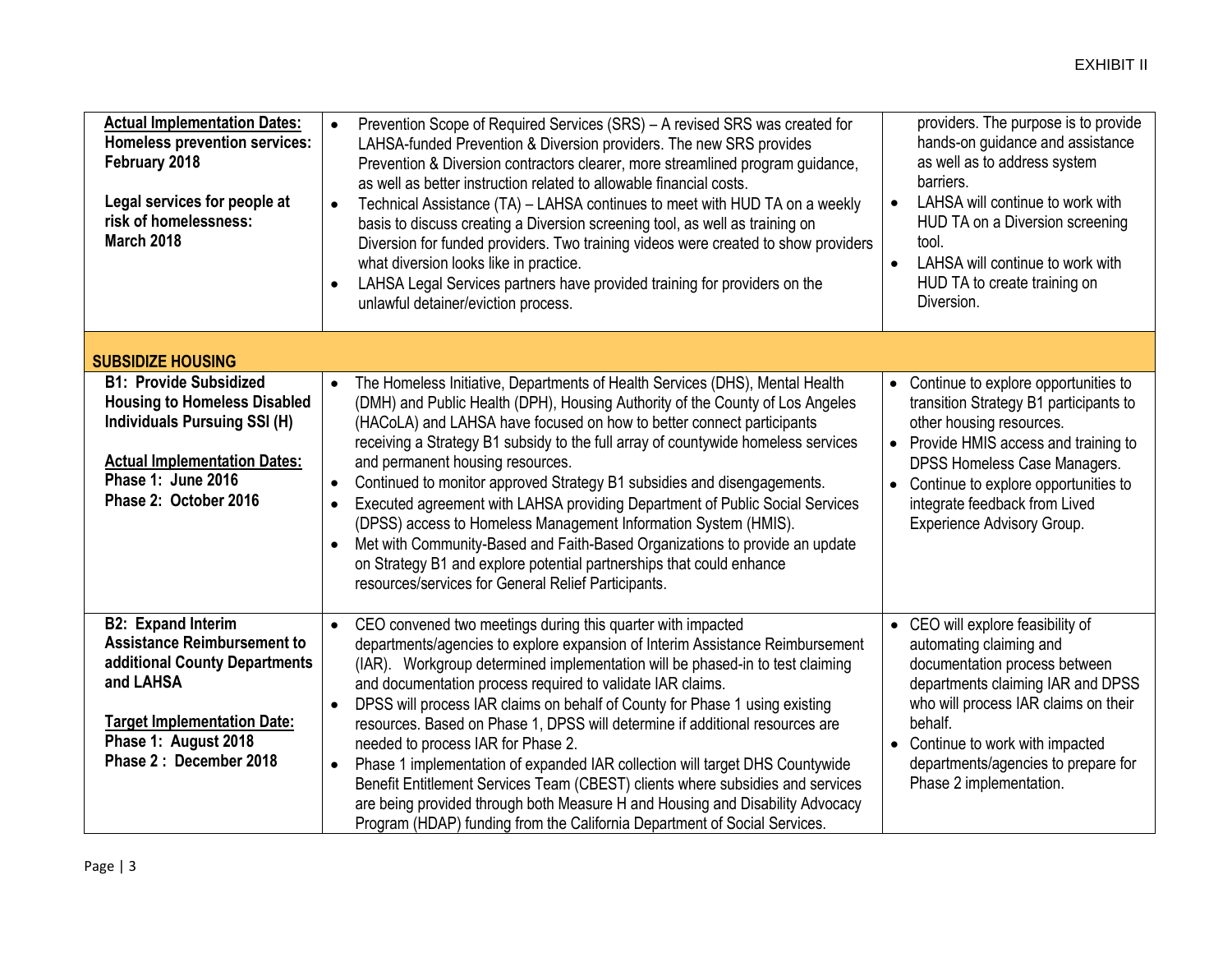|                                                                                                                                                                                                                                                                                                                           | Phase 2 implementation will target remaining CBEST clients and other<br>$\bullet$<br>departments/agencies providing eligible services.                                                                                                                                                                                                                                                                                                                                                                                                                                                                                                                                                                                                                                                                                                                                                                                                                                                                                                                                                                                                                                                                                                                                                                                                                                                                                                                                                                                                                                                                                                                                                                                                                                                                                                                                                                                                                                                                                                                                                                                                                                        |                                                                                                                                                                                                                                                                                                                                                                      |
|---------------------------------------------------------------------------------------------------------------------------------------------------------------------------------------------------------------------------------------------------------------------------------------------------------------------------|-------------------------------------------------------------------------------------------------------------------------------------------------------------------------------------------------------------------------------------------------------------------------------------------------------------------------------------------------------------------------------------------------------------------------------------------------------------------------------------------------------------------------------------------------------------------------------------------------------------------------------------------------------------------------------------------------------------------------------------------------------------------------------------------------------------------------------------------------------------------------------------------------------------------------------------------------------------------------------------------------------------------------------------------------------------------------------------------------------------------------------------------------------------------------------------------------------------------------------------------------------------------------------------------------------------------------------------------------------------------------------------------------------------------------------------------------------------------------------------------------------------------------------------------------------------------------------------------------------------------------------------------------------------------------------------------------------------------------------------------------------------------------------------------------------------------------------------------------------------------------------------------------------------------------------------------------------------------------------------------------------------------------------------------------------------------------------------------------------------------------------------------------------------------------------|----------------------------------------------------------------------------------------------------------------------------------------------------------------------------------------------------------------------------------------------------------------------------------------------------------------------------------------------------------------------|
| <b>B3: Partner with Cities to</b><br><b>Expand Rapid Re-Housing (H)</b><br><b>Actual Implementation Dates:</b><br><b>Housing and Jobs</b><br>Collaborative (HJC):<br>January 2016<br><b>LAHSA's Family and Youth</b><br>Rapid Re-housing:<br>September 2016<br><b>LAHSA's Single Adult Rapid</b><br>Re-housing: July 2017 | A revised Scope of Required Services (SRS) was created for LAHSA-funded<br>$\bullet$<br>Rapid Re-housing (RRH) providers, which communicated clearer, more<br>streamlined program guidance, as well as better guidance related to allowable<br>financial costs.<br>RRH Learning Communities are continuing to provide support to providers.<br>$\bullet$<br>Domestic Violence-Intimate Partner Violence (DV-IPV) Learning Communities are<br>meeting monthly; in addition, the LAHSA DV Coordinator and RRH Coordinator<br>meet monthly with the DV-IPV pilot providers. Providers are collaborating to create<br>a universal referral sheet within the pilot to streamline referrals.<br>LAHSA hosted an RRH boot camp on June 19th and 20th for providers' direct line<br>$\bullet$<br>staff that are new to the field. Participants learned about housing retention barriers,<br>and working with clients to overcome those barriers. The average amount of time<br>boot camp attendees had been working in the field was about 4 months.<br>LAHSA is in the beginning stages of launching the Shallow Subsidy Pilot, which<br>$\bullet$<br>will provide a rental subsidy to households exiting RRH whose primary barrier in<br>achieving housing stability is their ability to pay rent. LAHSA is currently analyzing<br>data on LA County's RRH programs to better understand who this program will<br>serve. A Request for Information (RFI) for the shallow subsidy program was<br>released. Responses are due on August 6th.<br>LAHSA is utilizing active contract management and providing ongoing technical<br>$\bullet$<br>assistance (TA) support as needed to providers.<br>DHS has completed programmatic reviews for FY 17-18 for all contractors.<br>$\bullet$<br>LAHSA and DHS RRH providers referred participants in the program who require<br>$\bullet$<br>longer term supportive services to the Housing Choice Voucher (HCV) program<br>and the HI Strategy D7 program for supportive services. LAHSA and DHS held<br>calls with providers to discuss this long-term housing resource and provide step-<br>by-step guidance on the application process. | • The RFP for the Shallow Subsidy<br>Program will be released by the end<br>of the first quarter of FY 2018-19. The<br>program is estimated to begin in April<br>2019.<br>• RRH Learning Communities will<br>continue to meet.<br>DHS will finalize agreements to<br>$\bullet$<br>expand RRH with Culver City, Santa<br>Monica, and Burbank in the coming<br>months. |
| <b>B4: Facilitate Utilization of</b><br><b>Federal Housing Subsidies (H)</b><br><b>Actual Implementation Date:</b><br><b>May 2016</b>                                                                                                                                                                                     | HACoLA attended 18 meetings throughout the County to market its incentive<br>$\bullet$<br>programs and educate the public. These included the SouthLA Community Pop-up<br>Event in Exposition Park, Homeless Connect Day at Lincoln Park, Puente Valley<br>Inaugural Community Celebration in La Puente, and the 21 <sup>st</sup> Annual Memorial Day<br>Tribute at Arcadia County Park.                                                                                                                                                                                                                                                                                                                                                                                                                                                                                                                                                                                                                                                                                                                                                                                                                                                                                                                                                                                                                                                                                                                                                                                                                                                                                                                                                                                                                                                                                                                                                                                                                                                                                                                                                                                      | • Explore other marketing options.<br>Continue to schedule HouseLA<br>$\bullet$<br>events.<br>Expand marketing and outreach<br>$\bullet$<br>efforts, and recruit new landlords to<br>participate in the incentive programs.                                                                                                                                          |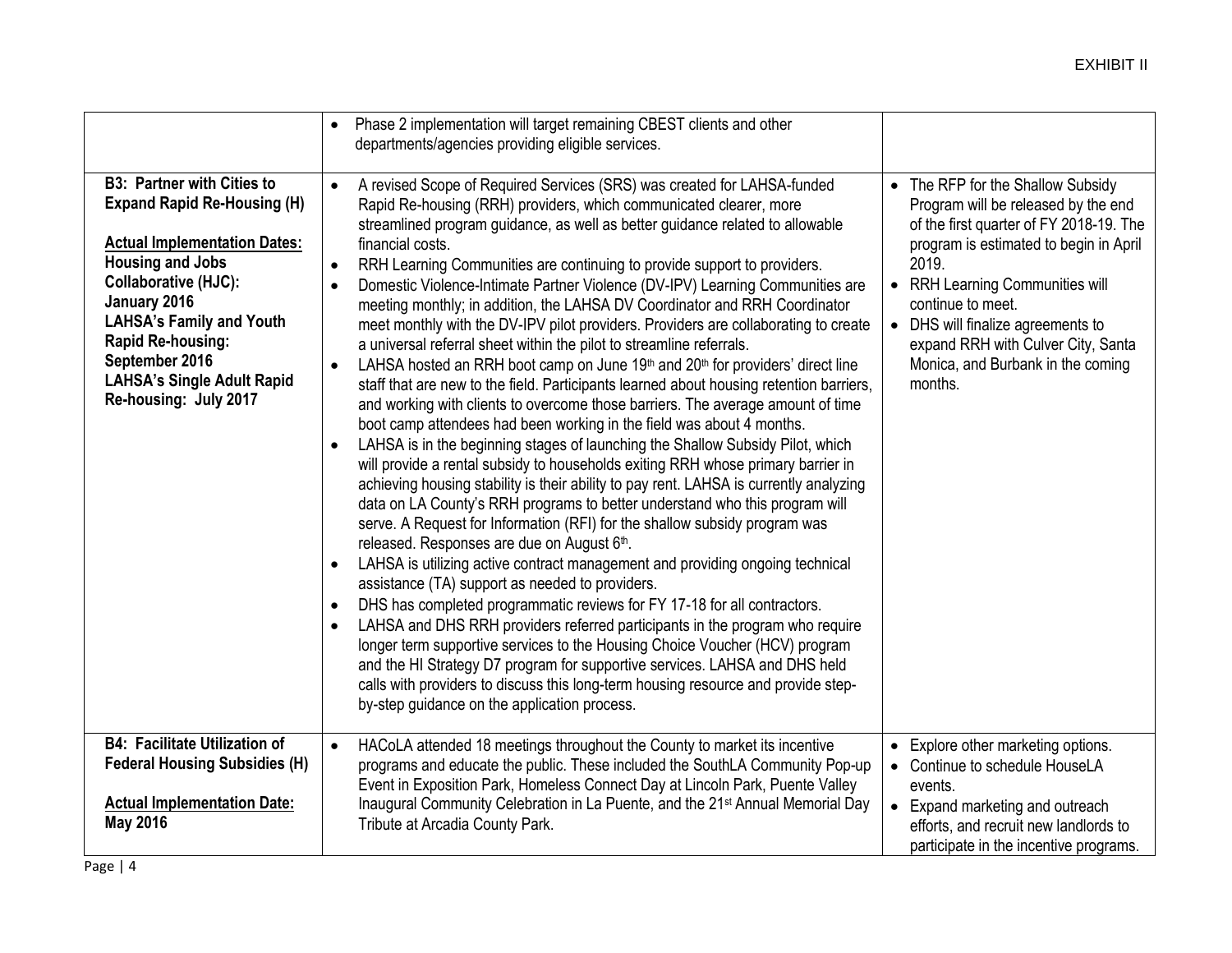|                                                                                                                               | In April, HACoLA co-hosted HouseLA Events in Long Beach (in partnership with<br>$\bullet$<br>the Housing Authority of the City of Long Beach (HACLB) and Santa Monica (in<br>partnership with the Housing Authority of the City of Los Angeles (HACLA). These<br>events were held in collaboration with respective Board members. These events<br>educated landlords about the incentive programs.<br>During the past quarter, HACoLA utilized the following new marketing strategies:<br>$\bullet$<br>movie theater advertisements, Facebook advertisements, and Google platform<br>advertisements.                                                                                                                                                            |                                                                                                                                                                                                                                  |
|-------------------------------------------------------------------------------------------------------------------------------|-----------------------------------------------------------------------------------------------------------------------------------------------------------------------------------------------------------------------------------------------------------------------------------------------------------------------------------------------------------------------------------------------------------------------------------------------------------------------------------------------------------------------------------------------------------------------------------------------------------------------------------------------------------------------------------------------------------------------------------------------------------------|----------------------------------------------------------------------------------------------------------------------------------------------------------------------------------------------------------------------------------|
| <b>B5: Expand General Relief</b><br><b>Housing Subsidies</b><br><b>Actual Implementation Date:</b><br>December 2017           | In April 2018 and May 2018, DPSS met with DPH to discuss the financial and<br>$\bullet$<br>operational implications of access to Drug Medi-Cal funding for General Relief<br>(GR) participants.<br>DPSS is currently assessing the Mandatory Substance Use Disorder Recovery<br>Program (MSUDRP) savings resulting from implementation of the System<br>Transformation to Advance Recovery and Treatment - Los Angeles County's<br>Substance Use Disorder Organized Delivery System (START-ODS) Program.<br>Through START-ODS, most of the expenditures for MSUDRP treatment services<br>are now payable by Medi-Cal.                                                                                                                                           | • Determination of final Fiscal Year<br>(FY) 2017-18 MSUDRP savings that<br>will be reinvested into Strategy B5.<br>Ongoing discussion with DPH around<br>$\bullet$<br>maximizing and leveraging Medi-Cal<br>billing for MSUDRP. |
| <b>B6: Family Reunification</b><br><b>Housing Subsidy (H)</b><br><b>Actual Implementation Date:</b><br>January 2017           | Monthly Strategy B6 collaborative meetings at Children's Court continue to be held.<br>$\bullet$<br>Partners attending include all contracted housing agency managers, Court Liaison,<br>Community Development Commission (CDC), and DPSS.<br>Continued collaboration with Corporation for Supportive Housing on One Roof<br>Leadership Institute for Supportive Housing and Child Welfare Partnerships.<br>Through this work, collaborative had developed Memorandum of Understanding<br>(MOU) and is jointly drafting the application for additional Family Unification<br>Program subsidies made available through HUD Notice of Funding Availability<br>(NOFA).<br>DCFS formed committee with DPSS staff to discuss housing services for mutual<br>clients. | Continue efforts to increase the numbers<br>of families reunified and housed through<br>Strategy B6.                                                                                                                             |
| <b>B7: Interim/Bridge Housing for</b><br>Those Exiting Institutions (H)<br><b>Actual Implementation Date:</b><br>October 2016 | Meetings were convened by CEO-HI, with DCFS, DHS, LAHSA, and the Office of<br>Child Protection (OCP) to discuss the possibility of converting DCFS Group Homes<br>for use as B7 funded Bridge/Interim Housing. As a result, DCFS conducted initial<br>outreach to contracted agencies to inquire if they would be interested in exploring                                                                                                                                                                                                                                                                                                                                                                                                                       | B7 lead agencies will continue to<br>work on a centralized referral system<br>to improve collaboration and ensure<br>that each individual referred is                                                                            |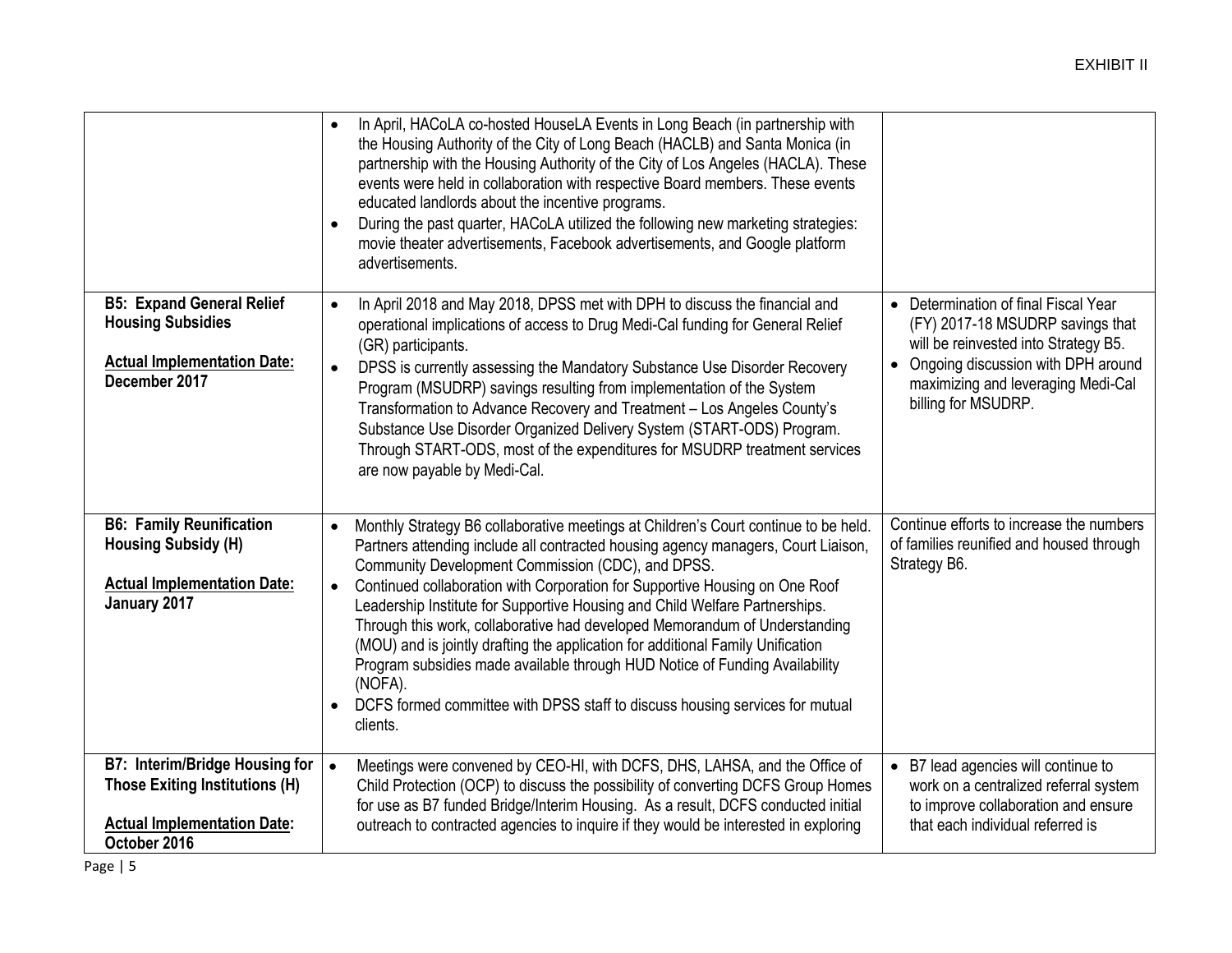|                                                                                                                                            | opportunities for B7 funding to serve youth exiting foster care and juvenile<br>probation.<br>Agencies that expressed interest in discussing alternative funding to support their<br>$\bullet$<br>programs were evaluated by LAHSA to identify appropriateness of programming at<br>these sites.<br>A training presentation was provided to existing DCFS contractors on Youth CES,<br>$\bullet$<br>LAHSA Crisis Housing and Bridge Housing, LAHSA's RFSQ process, and<br>LAHSA's Interim Housing RFP timeline.<br>To better connect participants with the appropriate level of care, LAHSA, DMH, and<br>$\bullet$<br>DHS meet regularly to discuss the status of current interim housing resources and<br>ways to identify and place participants in the appropriate settings and to develop<br>continuity across three elements in shelters: coordinated matching, Inter-agency<br>referral systems, and Inter-agency facility standards.<br>DHS, DMH, and LAHSA hired "air traffic controllers," to coordinate and maintain<br>the interim housing network and communication among the agencies to ensure<br>clients are properly and adequately served.<br>To facilitate the collaboration between entities, a universal authorization and<br>$\bullet$<br>referral form was developed for LAHSA, DPH, DHS and DMH. This referral form<br>facilitates the "warm handoff" of clients from one agency to another.<br>DPH-SAPC extended the allowable length of stay in Recovery Bridge Housing<br>$\bullet$<br>(RBH) from 90 days to 180 days for adults 18 years and older. The extension<br>provides homeless clients additional time when needed to be matched to<br>alternative or permanent housing. | admitted to the most appropriate bed,<br>given their level of care needs.<br>Interagency facility standards<br>incorporating and building off of<br>current County and city facility<br>ordinances are being developed and<br>will include a web-based application<br>with implementation tools to<br>standardize processes and allow for<br>the sharing of facility review.<br>outcomes among lead agencies.<br>• DHS, DMH, and DPH continue to<br>work with faith-based organizations to<br>expand B7 bed capacity and involve<br>said agencies in related activities,<br>such as annual conferences.<br>• DPH-SAPC will continue to<br>coordinate with referral agencies to<br>ensure effective flow of clients from<br>various institutions to RBH. |
|--------------------------------------------------------------------------------------------------------------------------------------------|-------------------------------------------------------------------------------------------------------------------------------------------------------------------------------------------------------------------------------------------------------------------------------------------------------------------------------------------------------------------------------------------------------------------------------------------------------------------------------------------------------------------------------------------------------------------------------------------------------------------------------------------------------------------------------------------------------------------------------------------------------------------------------------------------------------------------------------------------------------------------------------------------------------------------------------------------------------------------------------------------------------------------------------------------------------------------------------------------------------------------------------------------------------------------------------------------------------------------------------------------------------------------------------------------------------------------------------------------------------------------------------------------------------------------------------------------------------------------------------------------------------------------------------------------------------------------------------------------------------------------------------------------------------------------------------------------------------|---------------------------------------------------------------------------------------------------------------------------------------------------------------------------------------------------------------------------------------------------------------------------------------------------------------------------------------------------------------------------------------------------------------------------------------------------------------------------------------------------------------------------------------------------------------------------------------------------------------------------------------------------------------------------------------------------------------------------------------------------------|
| <b>B8: Housing Choice Vouchers</b><br>for Permanent Supportive<br><b>Housing</b><br><b>Actual Implementation Date:</b><br><b>June 2016</b> | On April 11, 2017, HACoLA was determined by HUD to be a shortfall agency due<br>$\bullet$<br>to federal funding limitations. HACoLA was required to suspend all vouchers and<br>applications issued for the HCV. The suspension was lifted on February 5, 2018.<br>Since then, HACoLA lifted the suspension on vouchers for the 211 voucher<br>holders and 276 applicants who were affected by the cessation of leasing activities<br>due to the shortfall.<br>LAHSA referred 500 chronically homeless families utilizing the Coordinated Entry<br>٠<br>System to HACoLA. Of those, 400 referred families were selected from HACoLA's<br>waiting list and were issued an application for housing assistance. To date, 118<br>applications have been completed and returned to HACoLA.<br>HACoLA selected 2700 homeless households from its waiting list. These families<br>$\bullet$<br>self-identified as homeless and were provided special preference points to elevate<br>their position on the list ahead of others.                                                                                                                                                                                                                                                                                                                                                                                                                                                                                                                                                                                                                                                                                   | • Continue to refer voucher holders to<br>the Housing Advisory Unit (related to<br>CEO-HI Strategy B4) for housing<br>locator assistance.<br>Continue to expeditiously process<br>new contracts for voucher holders<br>who have located housing.<br>• HACoLA will continue dialogue with<br>Compton, which has expressed<br>interest in participating, to secure a<br>commitment for FY 2018-19.                                                                                                                                                                                                                                                                                                                                                        |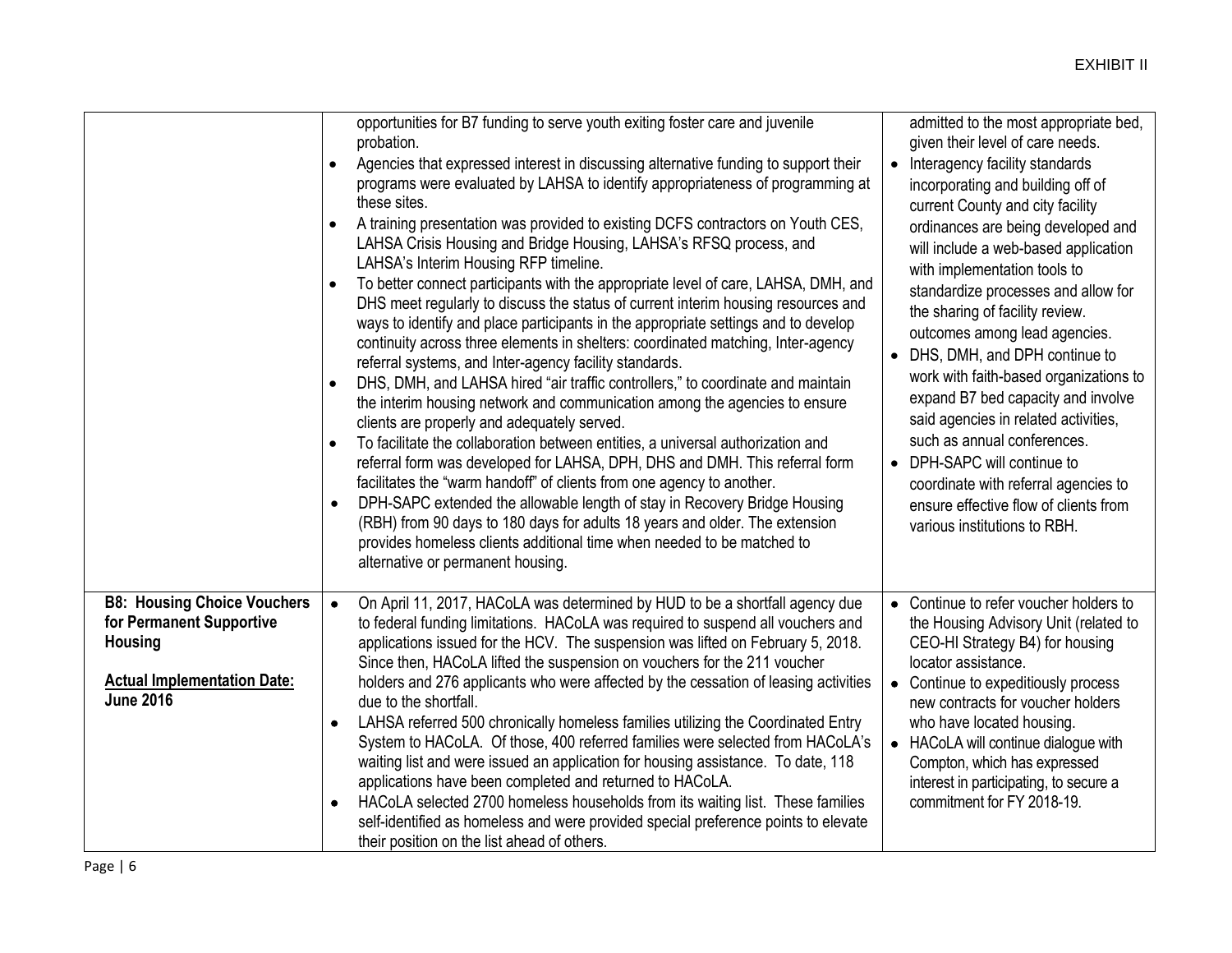|                                                                                                                                                                                                                                                                                                                                                                                                                                                                                                                                                                            | The entire 3200 selected households (LAHSA-referred and self-certified) received<br>$\bullet$<br>"homeless preference."<br>For FY18/19, HACoLA secured commitments from Baldwin Park and Inglewood<br>$\bullet$<br>PHAs (10 vouchers each). Both PHAs are amending their Administrative Plans and<br>reviewing interagency agreements in order to execute and receive Homeless<br>Incentive Program (HIP) funding.                                                                                                                                                                                                                                                                                                                                                                                                                                                                                                                                                                                                                                                                                                                                                                                                                                                              |                                                                                                                                                                                                                                                                                                                                                                                                                                                                                       |
|----------------------------------------------------------------------------------------------------------------------------------------------------------------------------------------------------------------------------------------------------------------------------------------------------------------------------------------------------------------------------------------------------------------------------------------------------------------------------------------------------------------------------------------------------------------------------|---------------------------------------------------------------------------------------------------------------------------------------------------------------------------------------------------------------------------------------------------------------------------------------------------------------------------------------------------------------------------------------------------------------------------------------------------------------------------------------------------------------------------------------------------------------------------------------------------------------------------------------------------------------------------------------------------------------------------------------------------------------------------------------------------------------------------------------------------------------------------------------------------------------------------------------------------------------------------------------------------------------------------------------------------------------------------------------------------------------------------------------------------------------------------------------------------------------------------------------------------------------------------------|---------------------------------------------------------------------------------------------------------------------------------------------------------------------------------------------------------------------------------------------------------------------------------------------------------------------------------------------------------------------------------------------------------------------------------------------------------------------------------------|
| <b>INCREASE INCOME</b>                                                                                                                                                                                                                                                                                                                                                                                                                                                                                                                                                     |                                                                                                                                                                                                                                                                                                                                                                                                                                                                                                                                                                                                                                                                                                                                                                                                                                                                                                                                                                                                                                                                                                                                                                                                                                                                                 |                                                                                                                                                                                                                                                                                                                                                                                                                                                                                       |
| <b>C1: Enhance the CalWORKs</b><br><b>Subsidized Employment</b><br><b>Program for Homeless</b><br><b>Families</b><br><b>Actual Implementation Date:</b><br>December 2016                                                                                                                                                                                                                                                                                                                                                                                                   | The CalWORKS Subsidized Employment Program for Homeless Families<br>$\bullet$<br>continues to serve homeless Welfare-to-Work participants.                                                                                                                                                                                                                                                                                                                                                                                                                                                                                                                                                                                                                                                                                                                                                                                                                                                                                                                                                                                                                                                                                                                                      | In FY 2018-19, the C1 Program will have<br>a target of 200 subsidized employment<br>placements.                                                                                                                                                                                                                                                                                                                                                                                       |
| <b>C2: Increase Employment</b><br><b>Opportunities for Homeless</b><br><b>Adults by Supporting Social</b><br>Enterprise (H)<br><b>Implementation Dates:</b><br>Phase 1 (County adoption of<br><b>Social Enterprise Preference</b><br>Program):<br>Actual - October 2016<br><b>County adoption of Social</b><br><b>Enterprise Sub-contractor</b><br>Preference Program:<br>Target - November 2018<br><b>Phase 2 (Complete Feasibility</b><br>Study assessing capacity of<br><b>Social Enterprises to perform</b><br>as Alternative Staffing<br><b>Organizations (ASOs):</b> | Workforce Development, Aging and Community Services (WDACS) has been<br>$\bullet$<br>working with the seven workforce development boards (WDBs) to scale the<br>LA:RISE program countywide.<br>A procurement process resulted in six (6) Social Enterprises (SEs) being awarded<br>$\bullet$<br>funding to provide 500 more individuals with LA:RISE employment services<br>throughout the region in FY2018-19. Contracts were finalized in July.<br>SEs and America's Job Centers of California (AJCCs) will begin a month of<br>LA:RISE training on August 1, 2018. Training includes such topics as LA:RISE<br>culture and model, intake and recruitment, data tracking and management,<br>trauma-informed cased management, job readiness assessments, employment<br>pathways, employment retention services, contracting monitoring requirements,<br>and budgets and invoicing.<br>WDACS finalized a regionwide LA:RISE data tracking mechanism and policies to<br>$\bullet$<br>be utilized by all WDBs. This will allow WDACS to report on regionwide program<br>data.<br>Roberts Enterprise Development Fund (REDF) is completing its feasibility study<br>$\bullet$<br>assessing the capacity of existing SEs to serve as Alternative Staffing<br>Organizations (ASOs). | • SEs and AJCCs continue month-long<br>training on LA:RISE followed by<br>monthly LA:RISE Academy trainings<br>to improve delivery of employment<br>services to people experiencing<br>homelessness.<br>• FY 2018-19 LA:RISE program<br>enrollments will begin August 15,<br>2018.<br>• Between September 2018 and<br>November 2018, WDACS will engage<br>AJCCs countywide in training on<br>serving people experiencing<br>homelessness via LAHSA's<br>Centralized Training Academy. |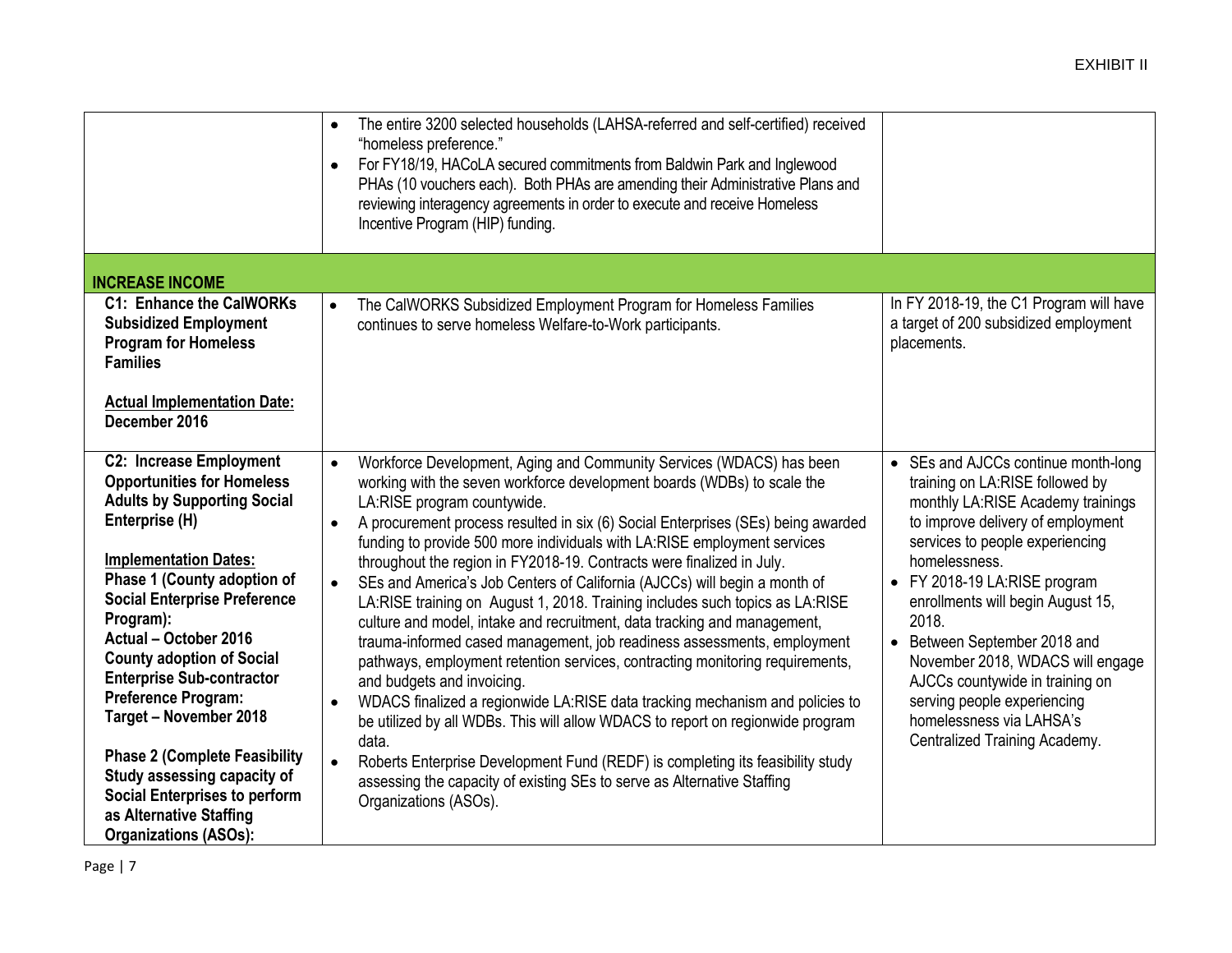| Target - September 2018.             |                                                                                                |                                      |
|--------------------------------------|------------------------------------------------------------------------------------------------|--------------------------------------|
|                                      |                                                                                                |                                      |
| Phase 3 (Place DPSS                  |                                                                                                |                                      |
| <b>Transitional Subsidized</b>       |                                                                                                |                                      |
| <b>Employment (TSE) participants</b> |                                                                                                |                                      |
| with ASOs):                          |                                                                                                |                                      |
| Target - November 2018               |                                                                                                |                                      |
| (pending results of Phase 2)         |                                                                                                |                                      |
|                                      |                                                                                                |                                      |
|                                      |                                                                                                |                                      |
|                                      |                                                                                                |                                      |
| <b>C7: Subsidized Employment</b>     |                                                                                                |                                      |
| for Homeless Adults (H)              |                                                                                                |                                      |
|                                      |                                                                                                |                                      |
| <b>Implementation Dates:</b>         |                                                                                                |                                      |
|                                      |                                                                                                |                                      |
| Phase 1 (Expand LA:RISE              |                                                                                                |                                      |
| model):                              |                                                                                                |                                      |
| Actual - July 2017 - June 2018       |                                                                                                |                                      |
| Phase 2 (Scale LA:RISE               |                                                                                                |                                      |
| Countywide):                         |                                                                                                |                                      |
| Target - July 2018 - June 2019       |                                                                                                |                                      |
| C3: Expand Targeted                  | As of June 30, 2018, 34 formerly homeless individuals have been hired by the<br>$\bullet$      | Continue to expand DHR's network and |
| <b>Recruitment and Hiring</b>        | County through DHR's TempLA Registry.                                                          | outreach to Community Based          |
| <b>Process to Homeless/Recently</b>  | In April, DHR participated in the Homeless Service Professionals Job Fair at LA<br>$\bullet$   | Organizations (CBOs) and SEAs to     |
| <b>Homeless People to increase</b>   | Trade/Technical College and presented at the Housing Summit on pipelines for                   | promote the County, engage them in   |
| <b>Access to County Jobs</b>         | employment in the County.                                                                      | partnering with the County, and help |
|                                      | In June, DHR attended the 17th Annual "Achieving Your Goal" Career Fair at the<br>$\bullet$    | more participants obtain permanent   |
| <b>Actual Implementation Dates:</b>  | LA Mission in Downtown Los Angeles, where many of their clients are                            | County employment.                   |
| Phase 1: October 2016                | experiencing homelessness.                                                                     |                                      |
| Phase 2: May 2017                    | DHR also presented to the Department of Rehabilitation Van Nuys Foothill District<br>$\bullet$ |                                      |
|                                      | Office staff and vendors. Many of their vendors provide services to people                     |                                      |
|                                      | experiencing homelessness.                                                                     |                                      |
|                                      |                                                                                                |                                      |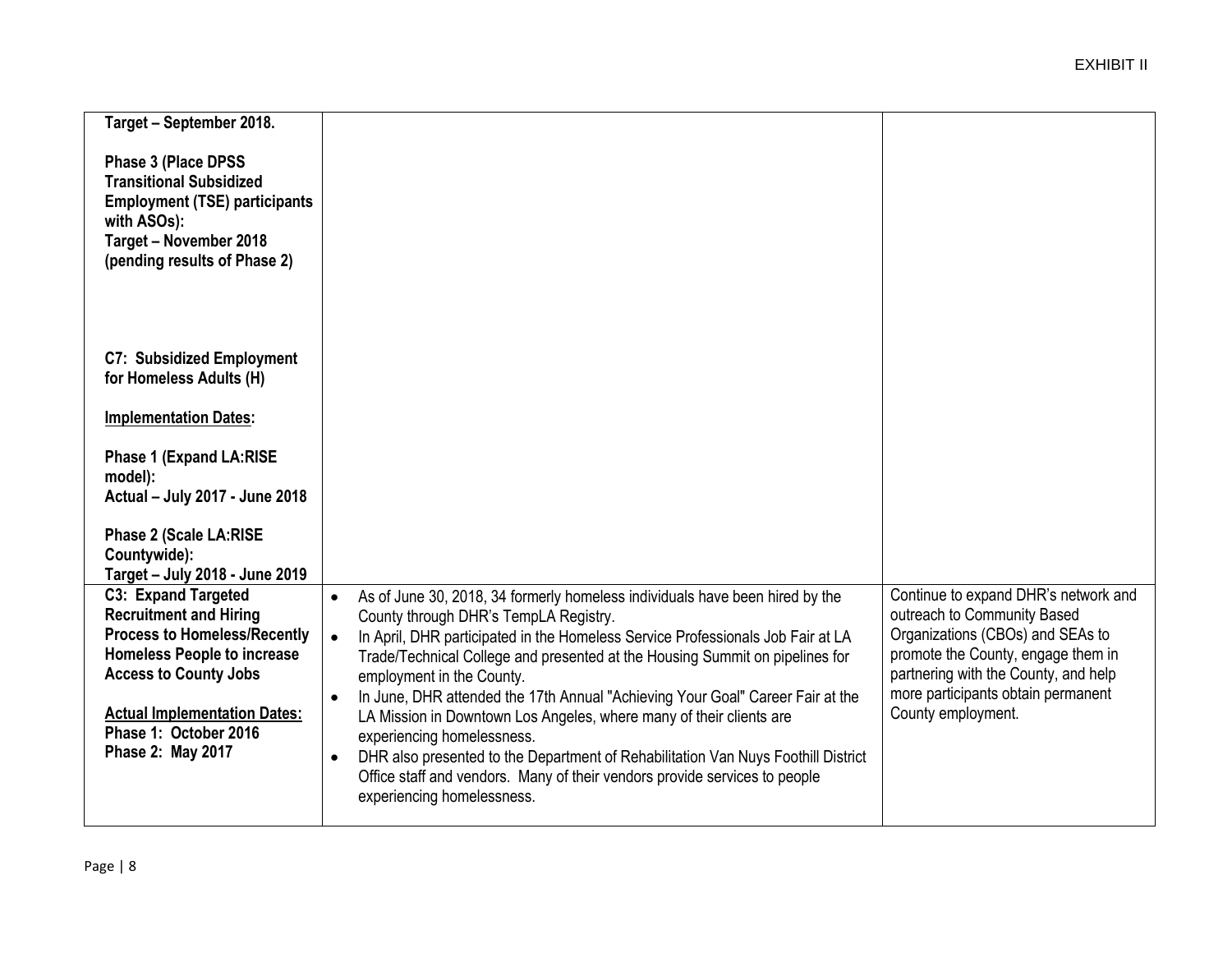| C4, C5, C6: Countywide<br><b>Benefits Entitlement Services</b><br>Teams (CBEST) (H):<br><b>C4: Establish a Countywide</b><br><b>SSI Advocacy Program for</b><br><b>People Experiencing</b><br>Homelessness or at Risk of<br><b>Homelessness</b><br><b>C5: Establish a Countywide</b><br><b>Veterans Benefits Advocacy</b><br><b>Program for Veterans</b><br><b>Experiencing Homelessness or</b><br>at Risk of Homelessness<br><b>Actual Implementation Date:</b><br>April 2017<br><b>C6: Targeted SSI Advocacy</b><br>for Inmates | DHS staff, in collaboration with DPSS, DMH, and Inner-City Law Center, held two 5-<br>$\bullet$<br>day CBEST "Bootcamps" for contracted staff in April and June 2018.<br>Comprehensive Health and Accompaniment Management Platform (CHAMP)<br>$\bullet$<br>training provided to clinical staff from DHS and DMH.<br>CBEST teams in SPA 3 received training on Foster Youth and SSI from the Alliance<br>for Children's Rights in preparation for upcoming pilot with DCFS in assisting youth<br>transitioning out of foster care with disability applications.<br>CBEST teams received Medical Records 101 training from Inner City Law Center<br>$\bullet$<br>and DHS Doctor specializing in SSI Benefits documentation.<br>Case Conferencing continues to occur on a weekly or bi-weekly basis.<br>$\bullet$<br>Annual monitoring visits of each CBEST contracted provider concluded on<br>6/30/2018.<br>DHS continues to host monthly and quarterly advisory group meetings with partner<br>$\bullet$<br>departments - Department of Military and Veterans Affairs (DMVA) DPSS, LASD,<br>and DMH.<br>CBEST clinical staff, including DHS and DMH staff, are now co-located at each<br>$\bullet$<br>community-based site and DMH directly- operated clinics.<br>CBEST has successfully tested and implemented its second round of process<br>$\bullet$<br>improvement cycles, including the implementation of standardized processes and<br>procedures, weekly application clinics and monthly case conferences | DHS, in partnership with DCFS and<br>$\bullet$<br>CBEST SPA 3 team, is launching a<br>pilot to serve foster youth transitioning<br>out of the foster care system in SPA 3.<br>DHS and CBEST will launch a CBEST<br>$\bullet$<br>pilot to serve hospital patients at<br>Rancho Los Amigos spinal cord injury<br>clinic.<br>• CBEST SPA 5 team will co-locate<br>benefits specialists on the VA- West<br>Los Angeles campus to assist<br>veterans with SSI/SSDI applications<br>and provide support to VA staff with<br>Veterans Benefits applications.<br>$\bullet$ DHS<br>will host<br>a<br>community<br>stakeholder meeting in FY 2018-19. |
|-----------------------------------------------------------------------------------------------------------------------------------------------------------------------------------------------------------------------------------------------------------------------------------------------------------------------------------------------------------------------------------------------------------------------------------------------------------------------------------------------------------------------------------|--------------------------------------------------------------------------------------------------------------------------------------------------------------------------------------------------------------------------------------------------------------------------------------------------------------------------------------------------------------------------------------------------------------------------------------------------------------------------------------------------------------------------------------------------------------------------------------------------------------------------------------------------------------------------------------------------------------------------------------------------------------------------------------------------------------------------------------------------------------------------------------------------------------------------------------------------------------------------------------------------------------------------------------------------------------------------------------------------------------------------------------------------------------------------------------------------------------------------------------------------------------------------------------------------------------------------------------------------------------------------------------------------------------------------------------------------------------------------------------------------------------------|---------------------------------------------------------------------------------------------------------------------------------------------------------------------------------------------------------------------------------------------------------------------------------------------------------------------------------------------------------------------------------------------------------------------------------------------------------------------------------------------------------------------------------------------------------------------------------------------------------------------------------------------|
| <b>Actual Implementation Date:</b><br>December 2017                                                                                                                                                                                                                                                                                                                                                                                                                                                                               |                                                                                                                                                                                                                                                                                                                                                                                                                                                                                                                                                                                                                                                                                                                                                                                                                                                                                                                                                                                                                                                                                                                                                                                                                                                                                                                                                                                                                                                                                                                    |                                                                                                                                                                                                                                                                                                                                                                                                                                                                                                                                                                                                                                             |
| PROVIDE CASE MANAGEMENT AND SERVICES                                                                                                                                                                                                                                                                                                                                                                                                                                                                                              |                                                                                                                                                                                                                                                                                                                                                                                                                                                                                                                                                                                                                                                                                                                                                                                                                                                                                                                                                                                                                                                                                                                                                                                                                                                                                                                                                                                                                                                                                                                    |                                                                                                                                                                                                                                                                                                                                                                                                                                                                                                                                                                                                                                             |
| D1: Model Employment<br><b>Retention Support Program</b>                                                                                                                                                                                                                                                                                                                                                                                                                                                                          | WDACS continued to develop and implement employment retention supports for<br>$\bullet$<br>people experiencing homelessness through the countywide roll out of the LA:RISE<br>employment program.                                                                                                                                                                                                                                                                                                                                                                                                                                                                                                                                                                                                                                                                                                                                                                                                                                                                                                                                                                                                                                                                                                                                                                                                                                                                                                                  | Award 25 contracts to six Social<br>$\bullet$<br>Enterprises (SEs). Engage 11<br>additional One Stops to pair with                                                                                                                                                                                                                                                                                                                                                                                                                                                                                                                          |
| <b>Actual Implementation Dates:</b><br>Phase 1: January 2017<br>(DPSS Lead)<br>Phase 2: July 2017 and<br>on-going (WDACS Lead)                                                                                                                                                                                                                                                                                                                                                                                                    | Strategies that LA:RISE collaborating partners employed to assist participants to<br>$\bullet$<br>retain employment include:<br>Ongoing communication with newly-employed individuals to provide<br>$\circ$<br>support and identify potential on-the-job challenges.<br>Continued soft skills development and coaching to support newly-<br>$\circ$<br>employed individual's in successfully managing relationships with co-<br>workers and supervisors.                                                                                                                                                                                                                                                                                                                                                                                                                                                                                                                                                                                                                                                                                                                                                                                                                                                                                                                                                                                                                                                           | SEs to provide LA:RISE services.<br>Strengthen newly-engaged SEs and<br>$\bullet$<br>AJCCs through month-long LA:RISE<br>training including in Employment<br>Retention Supports (August 2018).<br>Continue to plan with CEO-HI the<br>$\bullet$<br>Homeless Employment Task Force<br>to develop and broaden homeless                                                                                                                                                                                                                                                                                                                        |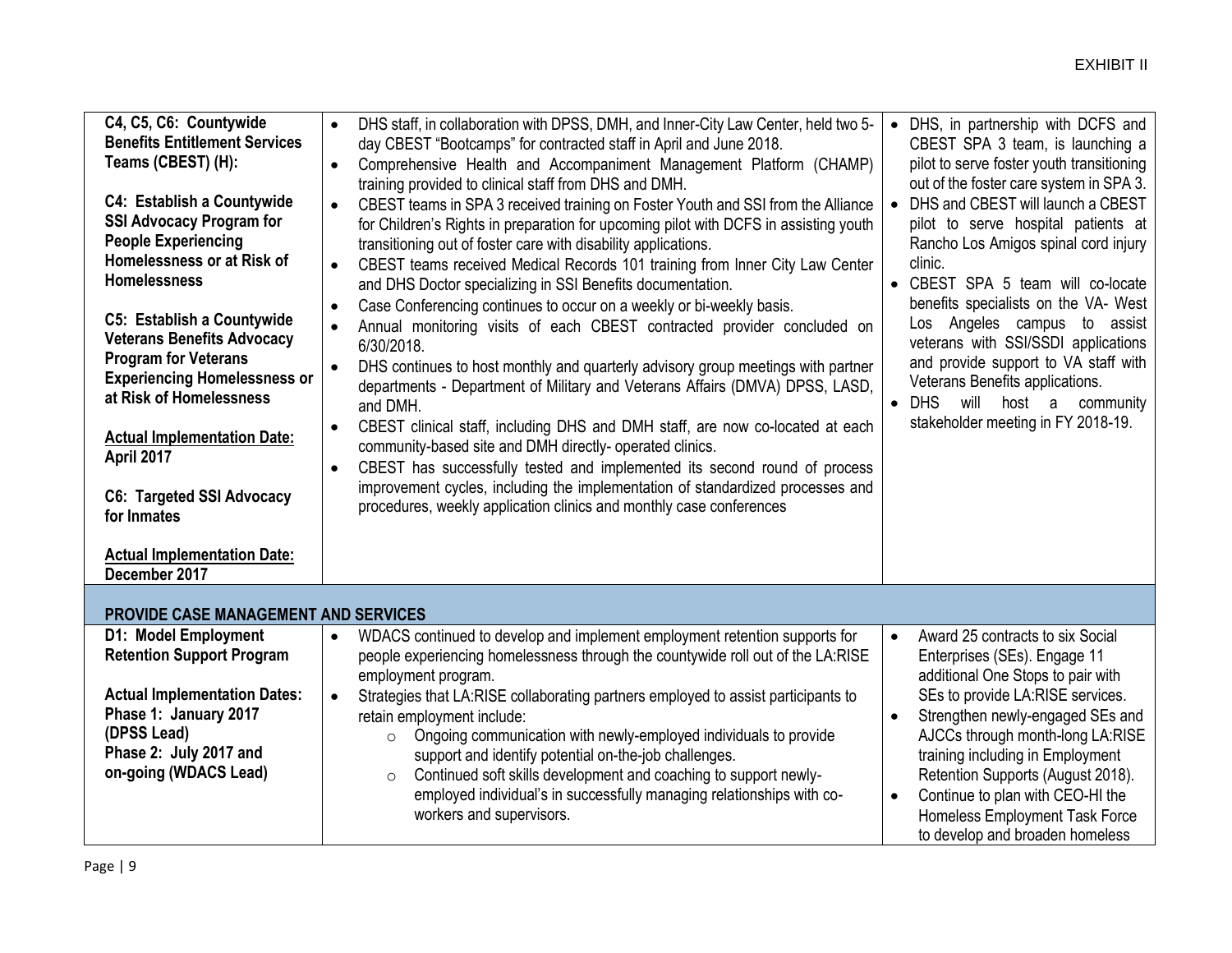|                                                                                                                                        | Implementation of 30, 60 and 90-day employment retention incentives for<br>newly placed individuals to stay on the job and continue to stay in touch<br>with One-Stop career development specialist and Personal Support<br>providers to receive on-going support services and career advancement<br>support.<br>Continued career counseling and support of continued education and<br>$\circ$<br>training to encourage and support promotion.<br>As a part of an employment and homelessness taskforce that will soon be initiated<br>$\bullet$<br>by the CEO, WDACS is working with CEO HI to determine how the employment<br>retention model employed in LA:RISE and elsewhere can be implemented by<br>County departments, homeless services providers, and other entities providing<br>workforce development programming for people experiencing homelessness.                                                                                                                                                                                                                                                                                                                            | employment retention strategies<br>beyond LA:RISE and across<br>multiple County departments and<br>stakeholders.                                                                                    |
|----------------------------------------------------------------------------------------------------------------------------------------|------------------------------------------------------------------------------------------------------------------------------------------------------------------------------------------------------------------------------------------------------------------------------------------------------------------------------------------------------------------------------------------------------------------------------------------------------------------------------------------------------------------------------------------------------------------------------------------------------------------------------------------------------------------------------------------------------------------------------------------------------------------------------------------------------------------------------------------------------------------------------------------------------------------------------------------------------------------------------------------------------------------------------------------------------------------------------------------------------------------------------------------------------------------------------------------------|-----------------------------------------------------------------------------------------------------------------------------------------------------------------------------------------------------|
| D2: Expand Jail In Reach (H)<br><b>Actual Implementation Date:</b><br>January 2017                                                     | D2 Planning/collaboration meetings were held during this quarter in conjunction<br>with the Office of Diversion and Reentry (ODR), Housing for Health, LASD, and<br>DHS Correctional Health staff.<br>Contracted agencies are working to maintain a staffing level of 12 total case<br>managers under D2. Recruitment of new hires as well as jail clearances for staff,<br>are ongoing.<br>A Care Coordination Plan form was developed for case managers, which includes<br>all D2 data metrics and details on the housing plan and other services in the<br>client's release plan.<br>Discussions continued with LAHSA to improve the functionality of the Clarity D2<br>$\bullet$<br>program in order for D2 to move from manual tracking to tracking in Clarity.<br>DHS Clinical Social Workers conducted a care coordination training for D2 agency<br>$\bullet$<br>case managers and supervisors on the use of the new Care Coordination Plan<br>form and changes in the use of Clarity to document client contacts and services.<br>D2 staff continued to strengthen partnerships and referral mechanisms with various<br>$\bullet$<br>community agencies during this reporting period. | • In-reach agencies to continue<br>recruitment for vacant case manager<br>positions.<br>• Implement transition to Clarity data<br>tracking.                                                         |
| D3: Supportive Service<br><b>Standards for Subsidized</b><br><b>Housing</b><br><b>Target Implementation Date:</b><br><b>March 2019</b> | In July 2018, LAHSA added a new staff member to co-facilitate the leading of this<br>$\bullet$<br>strategy.<br>LAHSA will invite the smaller public housing authorities in the County to participate<br>$\bullet$<br>in the process of developing standards for supportive services in<br>subsidized/permanent supportive housing.                                                                                                                                                                                                                                                                                                                                                                                                                                                                                                                                                                                                                                                                                                                                                                                                                                                             | • LAHSA is currently working to<br>schedule a meeting of County<br>Department representatives and other<br>stakeholders.<br>• In Fall 2018, LAHSA and the<br>Workgroup will create draft standards. |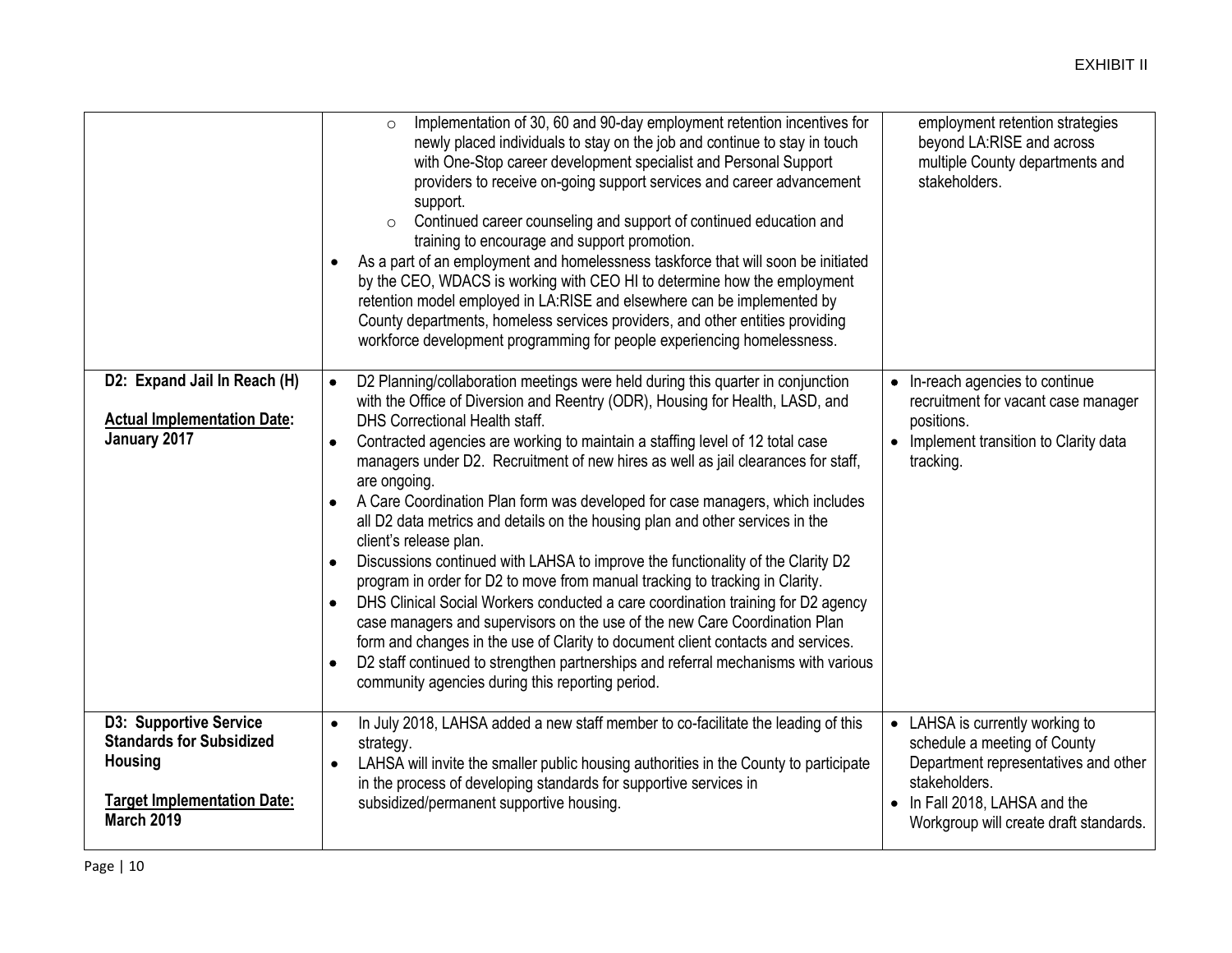|                                                                                                                                                                                                                                                                                                                                                                                                                                                                                                                                             |                                                                                                                                                                                                                                                                                                                                                                                                                                                                                                                                                                                                                                                                                                                                                                                                                                                                                          | • LAHSA will set up community<br>meetings to gather input from<br>permanent supportive housing (PSH),<br>provider agencies, and PSH residents<br>with lived experience.                                                                                                                                                                                                                                                                                      |
|---------------------------------------------------------------------------------------------------------------------------------------------------------------------------------------------------------------------------------------------------------------------------------------------------------------------------------------------------------------------------------------------------------------------------------------------------------------------------------------------------------------------------------------------|------------------------------------------------------------------------------------------------------------------------------------------------------------------------------------------------------------------------------------------------------------------------------------------------------------------------------------------------------------------------------------------------------------------------------------------------------------------------------------------------------------------------------------------------------------------------------------------------------------------------------------------------------------------------------------------------------------------------------------------------------------------------------------------------------------------------------------------------------------------------------------------|--------------------------------------------------------------------------------------------------------------------------------------------------------------------------------------------------------------------------------------------------------------------------------------------------------------------------------------------------------------------------------------------------------------------------------------------------------------|
| D4: Regional Integrated Re-<br>entry Networks - Homeless<br>Focus (H)<br><b>Target Implementation Date:</b><br>TBD: New date will be<br>identified subsequent to<br>upcoming meeting between<br>CEO-HI, DHS, and LASD to<br>revisit this strategy.                                                                                                                                                                                                                                                                                          | In response to the reprogramming proposal submitted by D4 leads to CEO-HI, a<br>meeting was held to discuss the best use of D4 funds. The meeting resulted in an<br>agreement among DHS-Housing for Health, Correctional Health Services, LASD,<br>and CEO-HI, that before a decision can be made, an information gathering process<br>needs to take place to identify existing efforts and gaps in service for individuals<br>experiencing homelessness. The information looks at programs/initiatives that serve<br>the homeless justice involved individuals both while incarcerated and post release.<br>A data collection document has been created to capture information from relevant<br>$\bullet$<br>programs including Jail Linkage, HI strategies B3, B7, C6, D2, D7 and E8, the<br>Whole Person Care (WPC) Reentry program, and Office of Diversion and Reentry<br>programs. | Brief and solicit input from Board<br>$\bullet$<br>Deputies and external stakeholders<br>on the restructuring of D4.                                                                                                                                                                                                                                                                                                                                         |
| <b>D5: Support for Homeless</b><br><b>Case Managers</b><br><b>Implementation Dates:</b><br>December 2016-July 2018:<br><b>Alternate Public Defender</b><br>(APD), Chief Executive Office<br>(CEO), Child Support Services<br>Department (CSSD),<br><b>Department of Animal Care &amp;</b><br>Control (DACC), Department of<br>Public Health (DPH),<br><b>Department of Public Social</b><br>Services (DPSS), LA County<br>Library, Public Defender, and<br><b>Workforce Development,</b><br><b>Aging, &amp; Senior Services</b><br>(WDACS). | • LAHSA conducted D5 Homeless Referral Trainings for County staff in April, May,<br>and July 2018.<br>The following County Departments began submitting D5 Homeless Referrals during<br>$\bullet$<br>the past quarter: DACC and the CEO.<br>• APD, CEO, CSSD, DACC, DPH, Library, and PD submitted 98 referrals to homeless<br>service providers during the past quarter.<br>• LAHSA assisted WDACS and the City of Los Angeles Aging Department in the<br>launch of a pilot, focused on connecting older adults accessing meal programs with<br>the homeless services delivery system.                                                                                                                                                                                                                                                                                                  | • D5 Homeless Referral Trainings will<br>continue, so new County department<br>staff can make appropriate referrals<br>for people experiencing<br>homelessness.<br>• DPSS will start making D5 Homeless<br>Referrals in August 2018.<br>• WDACS will launch a co-location<br>pilot with People Assisting the<br>Homeless (PATH) and Volunteers of<br>America Los Angeles (VOALA), in<br>August 2018, at three of their Adult<br>Protective Services offices. |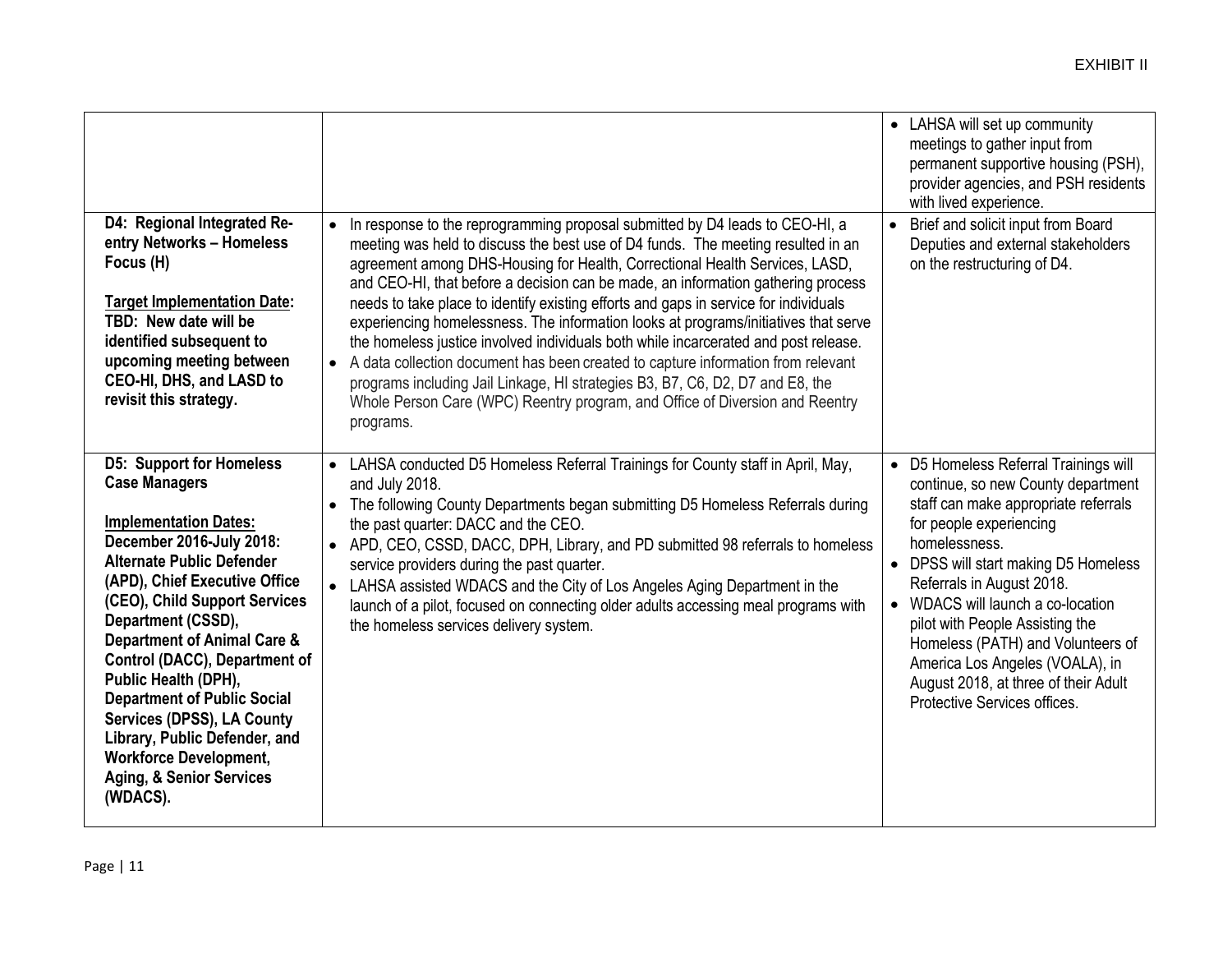| <b>Target Implementation Dates:</b><br>Winter 2018: Remaining<br>applicable County<br><b>Departments from which</b><br>referrals for homeless services<br>are appropriate.<br><b>D6: Criminal Record Clearing</b><br>Project (H)<br><b>Actual Implementation Date:</b><br>January 2018 | D6 funding was increased to include support for the LA County Homeless Court<br>$\bullet$<br>Program, thereby combining the Public Defenders and City Attorney's efforts in<br>expunging records for our homeless neighbors.<br>• 37 Criminal Record Clearing events were held; 7 were convened at faith based<br>organizations.                                                                                                                                                                                                                                                                                                                                                                          | • Continue scheduling criminal record<br>clearing events with CBOs and<br>government agencies.<br>• Continue development of homeless<br>assessment status in the Public<br>Defender's Client Case Management<br>System.<br>• Continue collaboration with Strategy<br>D5 Support for Case Managers<br>Referral System.                                         |
|----------------------------------------------------------------------------------------------------------------------------------------------------------------------------------------------------------------------------------------------------------------------------------------|-----------------------------------------------------------------------------------------------------------------------------------------------------------------------------------------------------------------------------------------------------------------------------------------------------------------------------------------------------------------------------------------------------------------------------------------------------------------------------------------------------------------------------------------------------------------------------------------------------------------------------------------------------------------------------------------------------------|---------------------------------------------------------------------------------------------------------------------------------------------------------------------------------------------------------------------------------------------------------------------------------------------------------------------------------------------------------------|
| D7: Provide Services and<br><b>Rental Subsidies for</b><br><b>Permanent Supportive</b><br>Housing (H)<br><b>Actual Implementation Date:</b><br><b>July 2017</b>                                                                                                                        | DPH-Substance Abuse Prevention and Control (DPH-SAPC): Began<br>$\bullet$<br>implementation of Client Engagement and Navigation Services (CENS) by<br>screening and referring residents in supportive housing to substance use disorder<br>treatment services.<br>DHS: Staff completed assessment of Phase I of the D7 flexible allocation funding<br>$\bullet$<br>requests for project-based PSH providers.<br>DMH: In May 2018, executed contracts with 3 Housing Full Service Partnership<br>$\bullet$<br>(FSP) providers to deliver Housing FSP services (specialty mental health services)<br>to clients through D7 in 6 different PSH sites.<br>DMH: Hosted the first Housing FSP provider meeting. | • DHS funding commitments for D7<br>Flexible Allocation funding will be<br>made in July and August 2018.<br>DHS will lead an input session in Fall<br>$\bullet$<br>2018 to obtain information on the<br>need for services funding for existing<br>PSH clients in scattered site housing.<br>• DPH-SAPC will identify additional<br>PSH sites to deliver CENS. |
| <b>CREATE A COORDINATED SYSTEM</b>                                                                                                                                                                                                                                                     |                                                                                                                                                                                                                                                                                                                                                                                                                                                                                                                                                                                                                                                                                                           |                                                                                                                                                                                                                                                                                                                                                               |
| E1: Advocate with Relevant<br><b>Federal and State Agencies to</b><br><b>Streamline Applicable</b><br><b>Administrative Processes for</b><br><b>SSI and Veterans Benefits</b>                                                                                                          | • CEO-HI appointee to West Los Angeles Veterans Affairs (West LA VA) Campus<br>Oversight and Engagement Board continues to participate as ex-officio Board<br>member and provide input on the development of the West LA VA campus to<br>strengthen access and connection to resources.<br>• CBEST continues collaboration with the SSA to maximize effectiveness of working<br>relationship with SSA and streamline SSI application process for disabled homeless<br>individuals.                                                                                                                                                                                                                        | Continue collaboration with SSA and<br>$\bullet$<br>monitoring of administrative<br>processes developed for CBEST.<br>Continued coordination with VA.<br>$\bullet$<br>DMVA, Veterans' Service<br>Organizations, and DHS to continue<br>exploring opportunities for enhanced                                                                                   |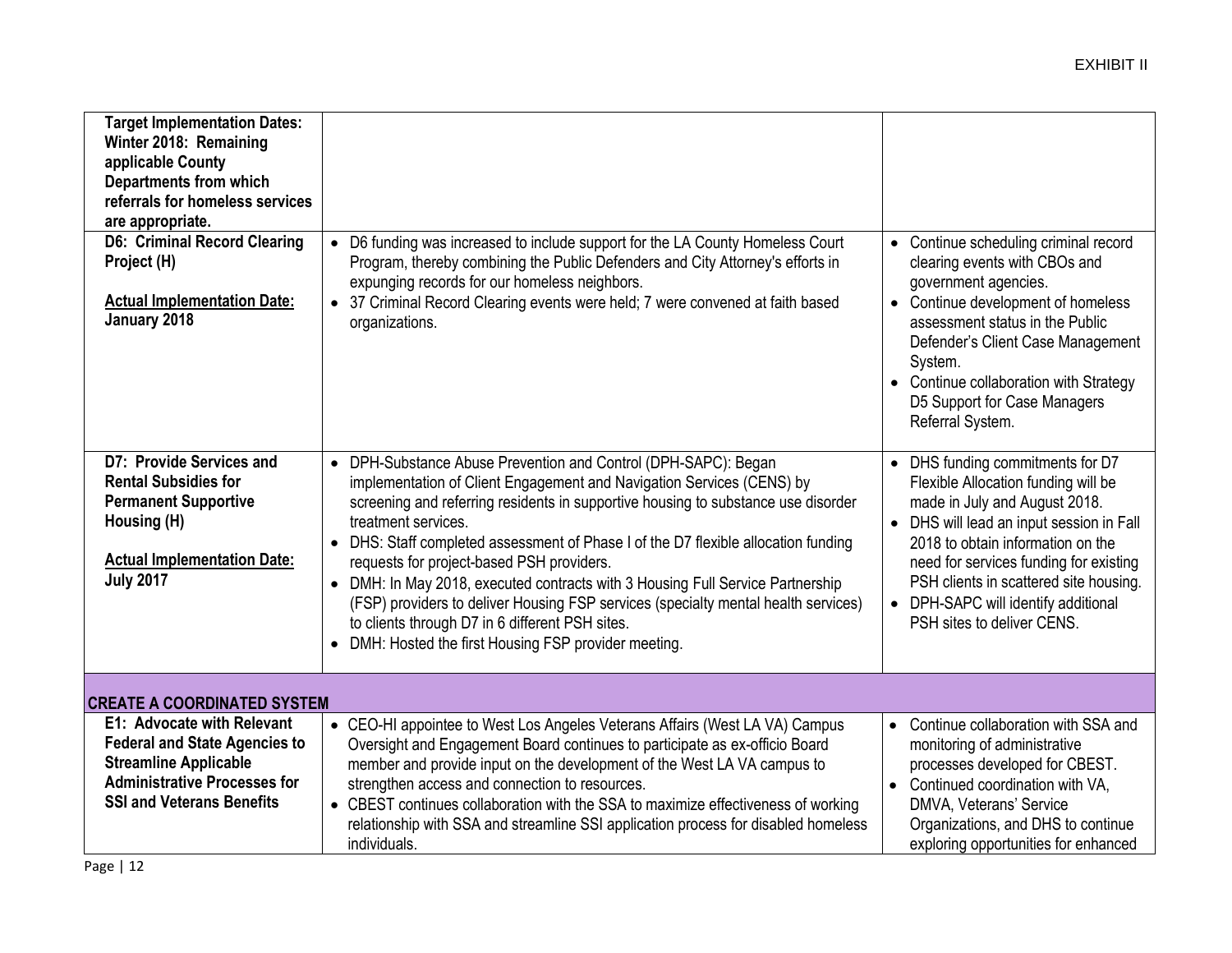| <b>Actual Implementation Dates:</b><br>Advocacy with SSA -<br>April 2017<br>Advocacy with VA -<br>December 2017                                                                                                                                                                     |                                                                                                                                                                                                                                                                                                                                                                                                                                                                                                                                                                                                                                                                                                                                                                                                                                                                                                | partnership and collaboration to<br>streamline application processes for<br>Veterans benefits.                                                                                                                                                                                                                                                                                                                                                                                                                                                                                                                                                                                          |
|-------------------------------------------------------------------------------------------------------------------------------------------------------------------------------------------------------------------------------------------------------------------------------------|------------------------------------------------------------------------------------------------------------------------------------------------------------------------------------------------------------------------------------------------------------------------------------------------------------------------------------------------------------------------------------------------------------------------------------------------------------------------------------------------------------------------------------------------------------------------------------------------------------------------------------------------------------------------------------------------------------------------------------------------------------------------------------------------------------------------------------------------------------------------------------------------|-----------------------------------------------------------------------------------------------------------------------------------------------------------------------------------------------------------------------------------------------------------------------------------------------------------------------------------------------------------------------------------------------------------------------------------------------------------------------------------------------------------------------------------------------------------------------------------------------------------------------------------------------------------------------------------------|
| E2: Drug Medi-Cal Organized<br><b>Delivery System for Substance</b><br><b>Use Disorder Treatment</b><br><b>Services</b><br><b>Actual Implementation Date:</b><br><b>July 2017</b>                                                                                                   | • As part of the implementation of the Drug Medi-Cal Organized Delivery System<br>(DMC-ODS), DPH-SAPC developed and executed the Provider Incentive<br>Framework that aims to provide high quality care to patients.<br>DPH-SAPC developed SUD-specific care improvement areas/performance<br>$\bullet$<br>standards, with the initial incentives focused on benefits acquisition and accurate<br>data entry.<br>• DPH-SAPC enhanced the Service Bed & Availability Tool (SBAT) to incorporate<br>additional filtering options that reflect provider agencies' abilities to provide<br>population-specific services to clients, such as those with disabilities and the<br>Lesbian Gay Bisexual Transgender Queer (LGBTQ) community.<br>• DPH-SAPC has retained a consultant to review the existing financing formula and<br>fiscal structure, and recommend rate adjustments (if applicable). | • Develop rates for new levels of<br>care/services that will be submitted to<br>the Department of Health Care<br>Services (DHCS) in the Fall of 2018.<br>• Expand the Field-Based Services<br>(FBS) program to incorporate<br>expanded service components that<br>may include in-home treatment<br>services, targeting populations that<br>have been historically difficult to<br>reach.<br>• Conduct regional workshops and<br>individualized technical assistance to<br>providers to support: 1) obtaining<br>DMC certification; and 2) improving<br>business capacity and treatment<br>delivery. Telehealth will be<br>considered to expand access to<br>services for beneficiaries. |
| <b>E3: Creating Partnerships for</b><br><b>Effective Access and</b><br><b>Utilization of ACA Services by</b><br><b>People Experiencing</b><br><b>Homelessness</b><br><b>Target Implementation Dates:</b><br>The one remaining WPC<br>program will be implemented<br>in Summer 2018. | Implemented 15 out of 16 WPC programs serving: high-risk homeless populations,<br>$\bullet$<br>justice-involved populations, individuals with serious mental illness (SMI), high-risk<br>pregnant women, individuals with SUD, people with chronic medical conditions<br>who have frequent hospital admissions, and a legal medical partnership program.<br>Continued design improvements for CHAMP to streamline the client platform to<br>$\bullet$<br>reduce barriers for program placement, improve client care, and increase data<br>quality.<br>Finalized data use agreements with the Health Plans.<br>$\bullet$<br>In June, hosted a WPC-wide annual meeting to provide an overview of the<br>$\bullet$<br>programs' progress as well as an opportunity to provide input on WPC's strategic<br>plan.                                                                                   | Finalize data use agreements with<br>$\bullet$<br>community-based organizations.<br>• Integrate WPC and Housing for<br>Health's CHAMP databases.<br>Implement comprehensive training<br>for new Community Health Workers<br>(CHWs), including development of<br>an intensive six-week long training<br>program.<br>• Continue program improvement<br>efforts across all WPC programs to                                                                                                                                                                                                                                                                                                 |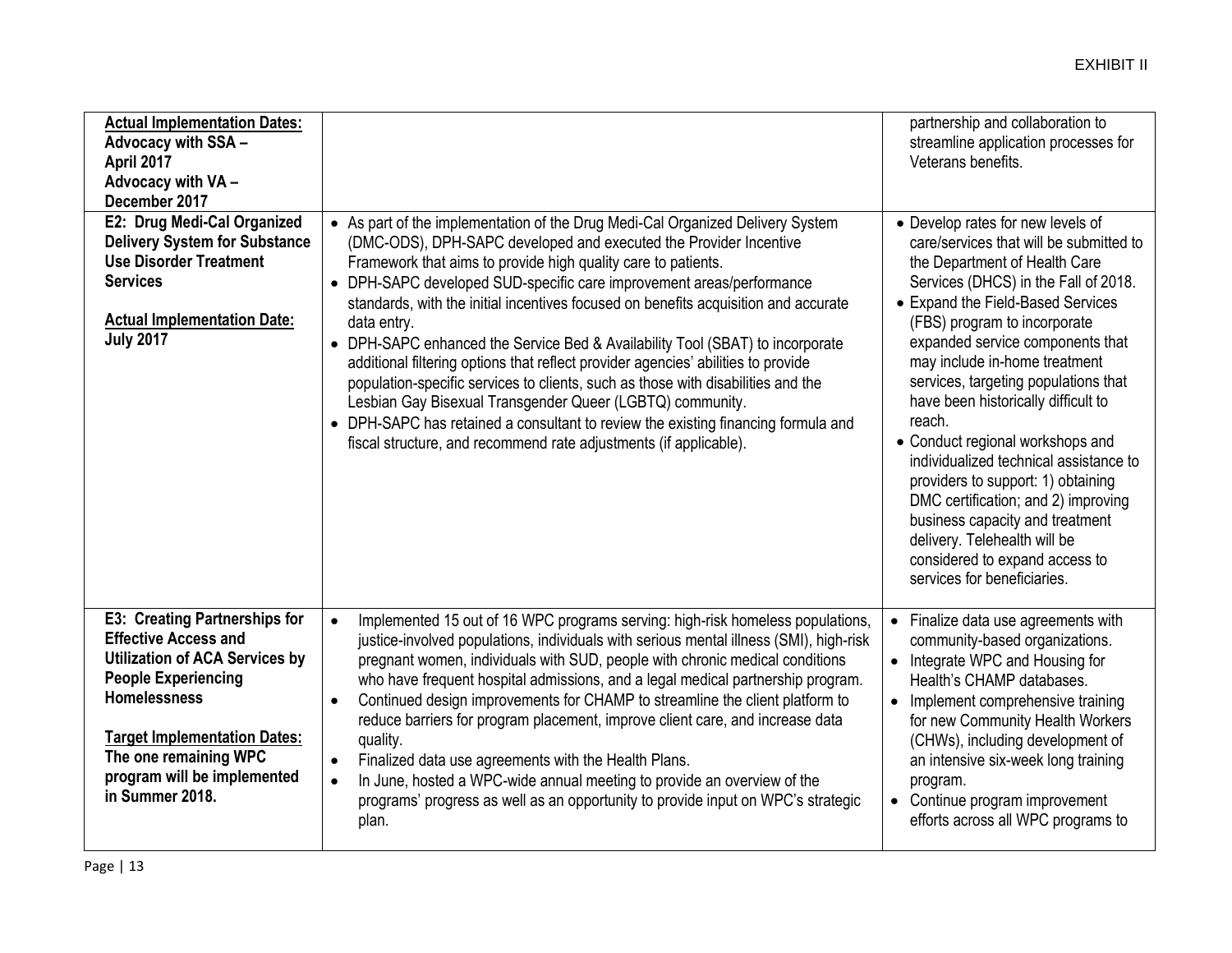| <b>Strategies involving Health</b><br>Home opportunities will be<br>implemented in 2019.         |                                                                                                                                                                                                                                                                                                                                                                                                                                                                                                                                                                                                                                                                                                                                                                                                                                                                                                                                                                                                                                                                                                                                                                                                                                                                         | build capacity, increase enrollments,<br>and improve care coordination.                                                                                                                                                                                                                                                                                                                                                                                                                                                                                                                                    |
|--------------------------------------------------------------------------------------------------|-------------------------------------------------------------------------------------------------------------------------------------------------------------------------------------------------------------------------------------------------------------------------------------------------------------------------------------------------------------------------------------------------------------------------------------------------------------------------------------------------------------------------------------------------------------------------------------------------------------------------------------------------------------------------------------------------------------------------------------------------------------------------------------------------------------------------------------------------------------------------------------------------------------------------------------------------------------------------------------------------------------------------------------------------------------------------------------------------------------------------------------------------------------------------------------------------------------------------------------------------------------------------|------------------------------------------------------------------------------------------------------------------------------------------------------------------------------------------------------------------------------------------------------------------------------------------------------------------------------------------------------------------------------------------------------------------------------------------------------------------------------------------------------------------------------------------------------------------------------------------------------------|
| E4: First Responders training<br><b>Actual Implementation Date:</b><br>October 2016              | First Responders training classes have expanded and First Responders training<br>$\bullet$<br>curriculum has been integrated into trainings for new outreach case workers and<br>case managers. The initial training sessions with non-First Responders<br>personnel is scheduled for September 20, 2018.<br>LASD continues to attend various events to discuss and promote the LASD First<br>$\bullet$<br>Responders Training.                                                                                                                                                                                                                                                                                                                                                                                                                                                                                                                                                                                                                                                                                                                                                                                                                                         | The Homeless First Responder<br>$\bullet$<br>training session will continue as part<br>of the LASD Patrol School. A class<br>has been scheduled for August 14,<br>2018.<br>• The Homeless First Responder<br>training class has been integrated into<br>the training for new outreach case<br>workers and case managers, for the<br>first time. A class is scheduled for<br>September 20, 2018.                                                                                                                                                                                                            |
| <b>E5: Decriminalization Policy</b><br><b>Actual Implementation Date:</b><br>January 2017        | LASD continues to disseminate Homeless Policy and Newsletter to all law<br>enforcement personnel.                                                                                                                                                                                                                                                                                                                                                                                                                                                                                                                                                                                                                                                                                                                                                                                                                                                                                                                                                                                                                                                                                                                                                                       |                                                                                                                                                                                                                                                                                                                                                                                                                                                                                                                                                                                                            |
| E6: Countywide Outreach<br>System (H)<br><b>Actual Implementation Date:</b><br><b>March 2017</b> | LAHSA and the Health Agency continued to host meetings with agencies<br>$\bullet$<br>contracted for E6 Multidisciplinary Teams (MDT) and Outreach Coordination to<br>discuss MDT implementation and outreach coordination plans for each SPA.<br>Processes continued to launch LA-HOP, the Countywide web-based portal for<br>$\bullet$<br>requests for outreach and coordination of outreach activities. The portal was<br>launched Countywide on July 19, 2018.<br>During this reporting period, internal testing and external training for outreach<br>$\bullet$<br>workers and outreach coordinators for the Homeless Outreach Portal (LA-HOP)<br>was completed.<br>E6 lead agencies convened several meetings and trainings, and technical<br>$\bullet$<br>assistance sessions with County, city and other key partners to discuss ways to<br>better coordinate, collaborate, and enhance the efficacy of street-based<br>engagement activities and connections to services, and various housing options<br>ranging from shelter to supportive housing.<br>Discussions took place to identify a process for outreach teams to directly access<br>$\bullet$<br>interim/bridge/crisis housing beds and permanent housing, and to connect clients<br>to DMH services. | • Continue recruitment, onboarding,<br>and training of E6 staff.<br>• Continue technical assistance for<br>contracted community-based<br>agencies.<br>The Health Agency and LAHSA will<br>$\bullet$<br>continue to plan and implement<br>collaborative training strategies for all<br>outreach staff including those not<br>funded under Measure H. This will<br>provide a shared training foundation<br>and increased opportunity for<br>collaboration and coordination for all<br>outreach teams.<br>• The Health Agency and LAHSA will<br>continue to explore, with<br>stakeholders, how to best deploy |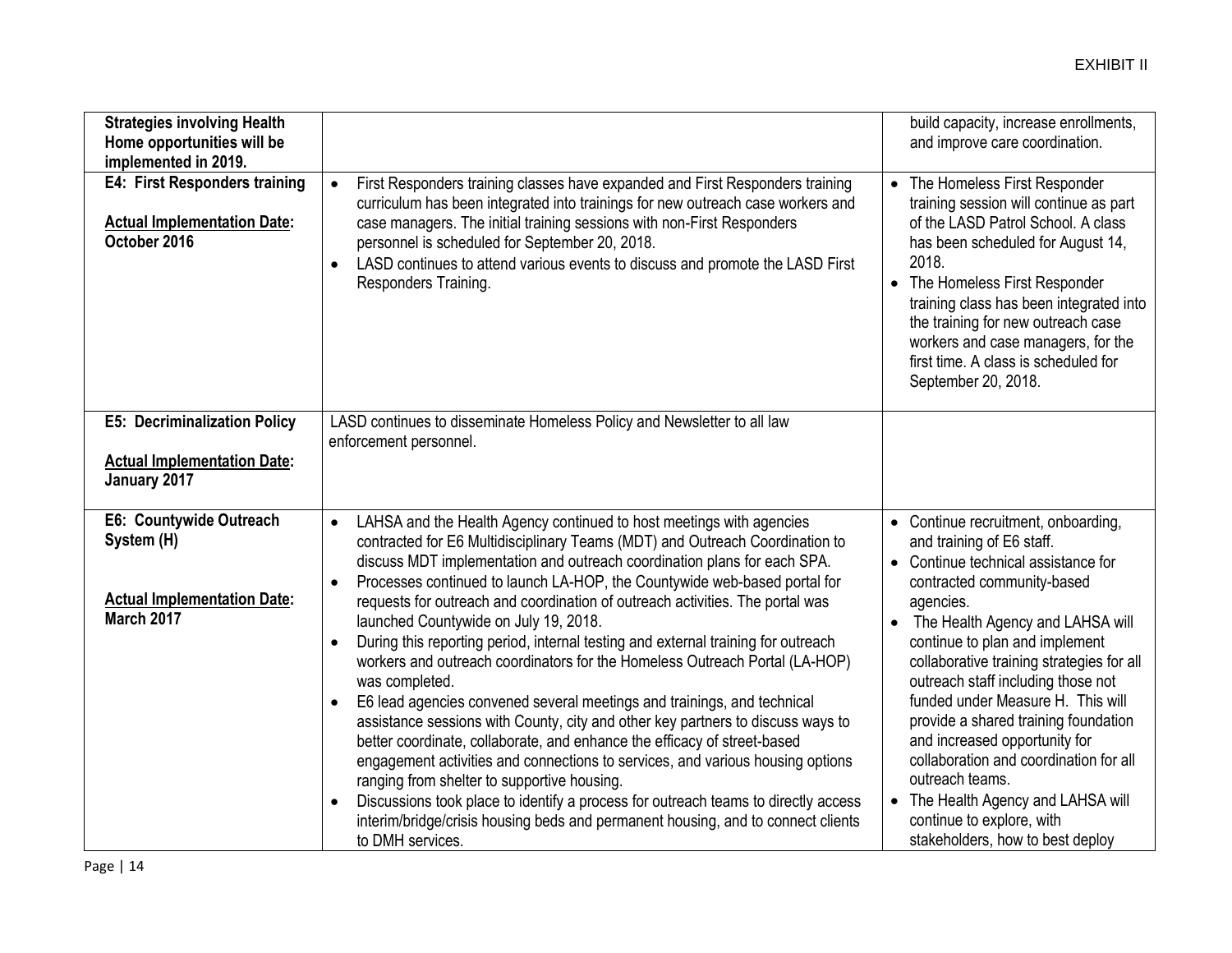|                                                                                                                     | The Health Agency conducted/completed on-site contract monitoring for all E6<br>$\bullet$<br>DHS contracted providers.<br>LAHSA continues to explore different tools to improve the ability to report location-<br>$\bullet$<br>based outreach data.<br>85% of the MDTs and 75% of the Public Space Generalist Teams were hired<br>$\bullet$<br>towards the goal of implementing 36 MDTs and 20 Public Space Generalist<br>Teams.<br>From June 18, 2018 through June 22, 2018, LAHSA and the health Agency<br>$\bullet$<br>facilitated the first ever Street-Based Engagement Training and Orientation Week<br>for all newly-hired HET, MDT, Public Space Generalists, HOME, and SB 82 Mobile<br>Triage Teams. The average daily attendance was approximately 150 participants.<br>On the final day, the training occurred in each SPA to share resources and<br>collaborate. Over 240 people attended these regional meetings, representing a<br>wide variety of resources, programs, and populations.                                                                                                                                                                                                                                                                                                                                                                                                                                                                                                                                    | outreach teams to strategically cover<br>the entire County.<br>LAHSA will continue to explore how<br>$\bullet$<br>to support street-based response in<br>emergency and emergent situations.                                                                  |
|---------------------------------------------------------------------------------------------------------------------|--------------------------------------------------------------------------------------------------------------------------------------------------------------------------------------------------------------------------------------------------------------------------------------------------------------------------------------------------------------------------------------------------------------------------------------------------------------------------------------------------------------------------------------------------------------------------------------------------------------------------------------------------------------------------------------------------------------------------------------------------------------------------------------------------------------------------------------------------------------------------------------------------------------------------------------------------------------------------------------------------------------------------------------------------------------------------------------------------------------------------------------------------------------------------------------------------------------------------------------------------------------------------------------------------------------------------------------------------------------------------------------------------------------------------------------------------------------------------------------------------------------------------------------------|--------------------------------------------------------------------------------------------------------------------------------------------------------------------------------------------------------------------------------------------------------------|
| E7: Strengthen the<br><b>Coordinated Entry System (H)</b><br><b>Actual Implementation Date:</b><br><b>July 2017</b> | CES Policies - Prioritization and Matching policies were adopted in June. The<br>$\bullet$<br>Evaluation policy has been released for public comment.<br>Legal Services - Referral forms finalized. A training/orientation on legal services<br>$\bullet$<br>covered a wide range of services.<br>Centralized Training Academy - 705 community providers have registered for the<br>$\bullet$<br>Direct Service Training series as of June 29, 2018. Developed a new procurement<br>process to identify qualifications for training instructors. Released procurement for<br>45 additional training topics.<br>Rep Payee - LAHSA contracted with 4 agencies that will cover all 8 SPAs.<br>$\bullet$<br>Housing Location - LAHSA has contracted with PATH to provide a countywide<br>$\bullet$<br>Housing Location program.<br><b>Technical Assistance RFP</b><br>$\bullet$<br>Request to rollover underspent FY 2017-18 funds to FY 2018-19 has been<br>$\bullet$<br>approved. Final amount that will rollover is \$1,692,761.<br>Request to transfer administrative oversight of the organization Capacity<br>Building Technical Assistance RFP to United Way of Greater Los Angeles<br>Home for Good team was approved, and the contract was approved on<br>July 27th. The transfer will allow LAHSA staff to connect with providers to help<br>with the application process and eliminate any perceived or real conflicts of<br>interest, as evaluation of applications will be handled by United Way staff<br>instead of LAHSA staff. | Conduct a solicitation process, on a<br>$\bullet$<br>rolling basis, to procure training<br>instructors for the requested topics<br>for technical assistance.<br>Collaborate with United Way's<br>Everyone In campaign to increase<br>landlord participation. |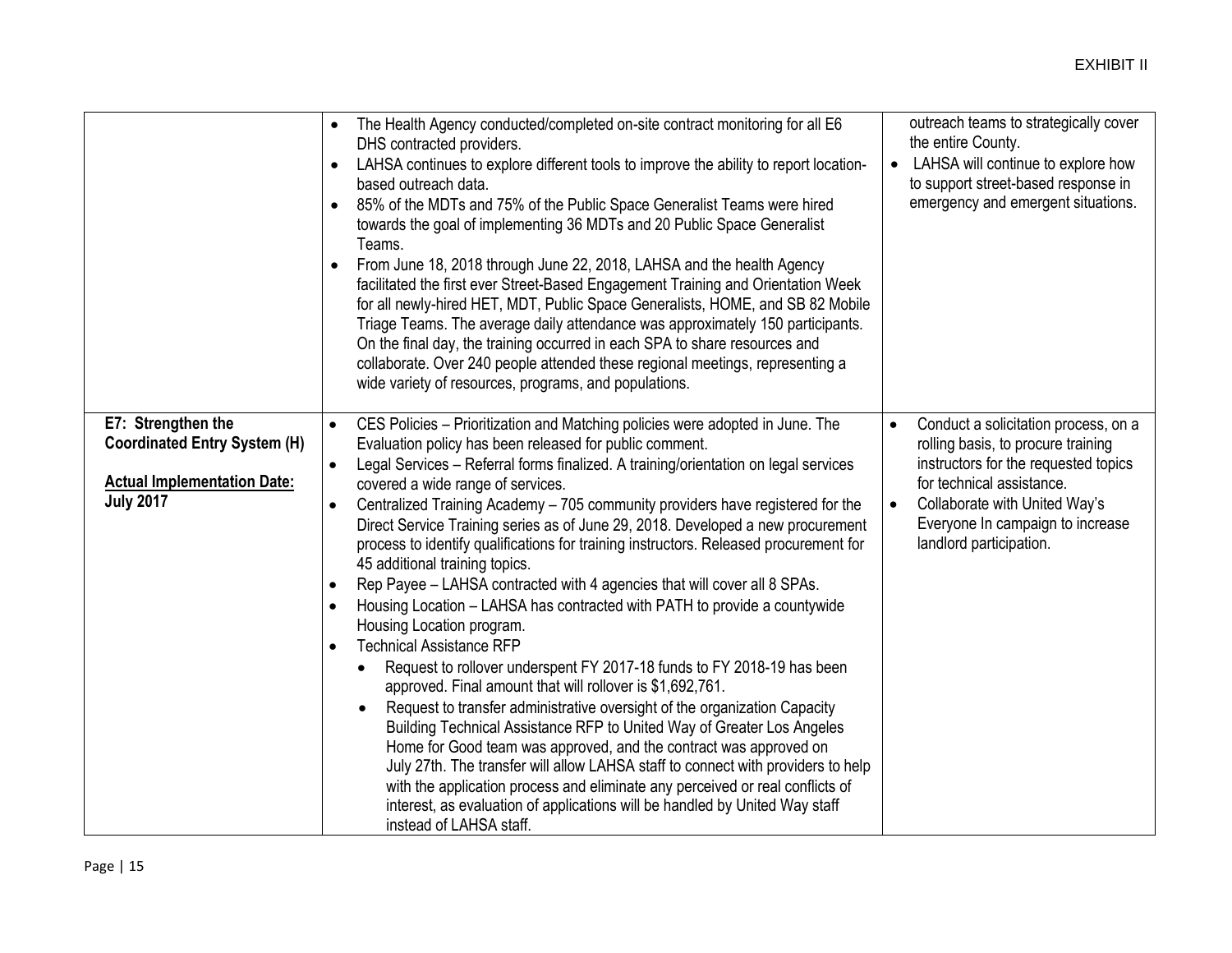|                                                                                                              | LAHSA provided 77 scholarships to allow providers to attend the CSH<br>$\bullet$<br>Supportive Housing Conference.                                                                                                                                                                                                                                                                                                                                                                                                                                                                                                                                                                                                                                                                                                                                                                                                                                                                                                                                                                                                                                                                                                                                                                                                                                                                                                                                                                                                                                                                                                                                                                                                                                                                                                                                                                                                                                                                                                                                  |                                                                                                                                                                                                                             |
|--------------------------------------------------------------------------------------------------------------|-----------------------------------------------------------------------------------------------------------------------------------------------------------------------------------------------------------------------------------------------------------------------------------------------------------------------------------------------------------------------------------------------------------------------------------------------------------------------------------------------------------------------------------------------------------------------------------------------------------------------------------------------------------------------------------------------------------------------------------------------------------------------------------------------------------------------------------------------------------------------------------------------------------------------------------------------------------------------------------------------------------------------------------------------------------------------------------------------------------------------------------------------------------------------------------------------------------------------------------------------------------------------------------------------------------------------------------------------------------------------------------------------------------------------------------------------------------------------------------------------------------------------------------------------------------------------------------------------------------------------------------------------------------------------------------------------------------------------------------------------------------------------------------------------------------------------------------------------------------------------------------------------------------------------------------------------------------------------------------------------------------------------------------------------------|-----------------------------------------------------------------------------------------------------------------------------------------------------------------------------------------------------------------------------|
| <b>E8: Enhance the Emergency</b><br>Shelter System (H)<br><b>Actual Implementation Date:</b><br>October 2016 | <b>LAHSA</b><br>Launched and hosted an orientation in June 2018 for the four providers<br>$\bullet$<br>participating in Trauma Informed Bridge Housing for Women. Three of the four<br>programs have been implemented.<br>Hosted the Winter Shelter Mandatory Proposers meeting.<br>$\bullet$<br>Developed data dashboards for all active crisis housing and bridge housing<br>$\bullet$<br>contracts, which are currently used by LAHSA and its contractors to monitor and<br>enhance performance.<br>Updated and enhanced the Scope of Required Services for LAHSA's crisis<br>$\bullet$<br>housing and bridge housing programs to make it easier for the providers to<br>interpret and implement.<br>Updated the Facility Standards and Program Standards in collaboration with DMH<br>and DHS to create and adopt countywide standards for Interim Housing facilities<br>and programs.<br>Hosted a feedback session for current contractors to assess the animals/pet<br>$\bullet$<br>accommodation program.<br>A training presentation was provided to existing DCFS contractors on Youth CES,<br>LAHSA Crisis Housing and Bridge Housing, LAHSA's RFSQ process, and<br>LAHSA's Interim Housing RFP timeline.<br>To better connect participants with the appropriate level of care, LAHSA, DMH,<br>and DHS met to discuss the status of current shelter resources and ways to<br>identify and place participants in the appropriate settings and develop continuity<br>across three elements of the shelter system: coordinated matching, Inter-agency<br>referral systems, and Inter-agency facility standards.<br>DHS, DMH, and LAHSA hired "air traffic controllers," to coordinate and maintain<br>$\bullet$<br>the interim housing network and communication among the agencies to ensure<br>clients are properly and adequately served.<br>A universal authorization and referral form was developed for LAHSA, DPH, DHS,<br>$\bullet$<br>and DMH to meet clients' needs that may shift from basic, intermediate, and<br>intensive care. | Host learning communities with the Crisis<br>and Bridge Housing Programs providers,<br>to discuss programming challenges and<br>identify best practices to address barriers<br>to successful programming and<br>operations. |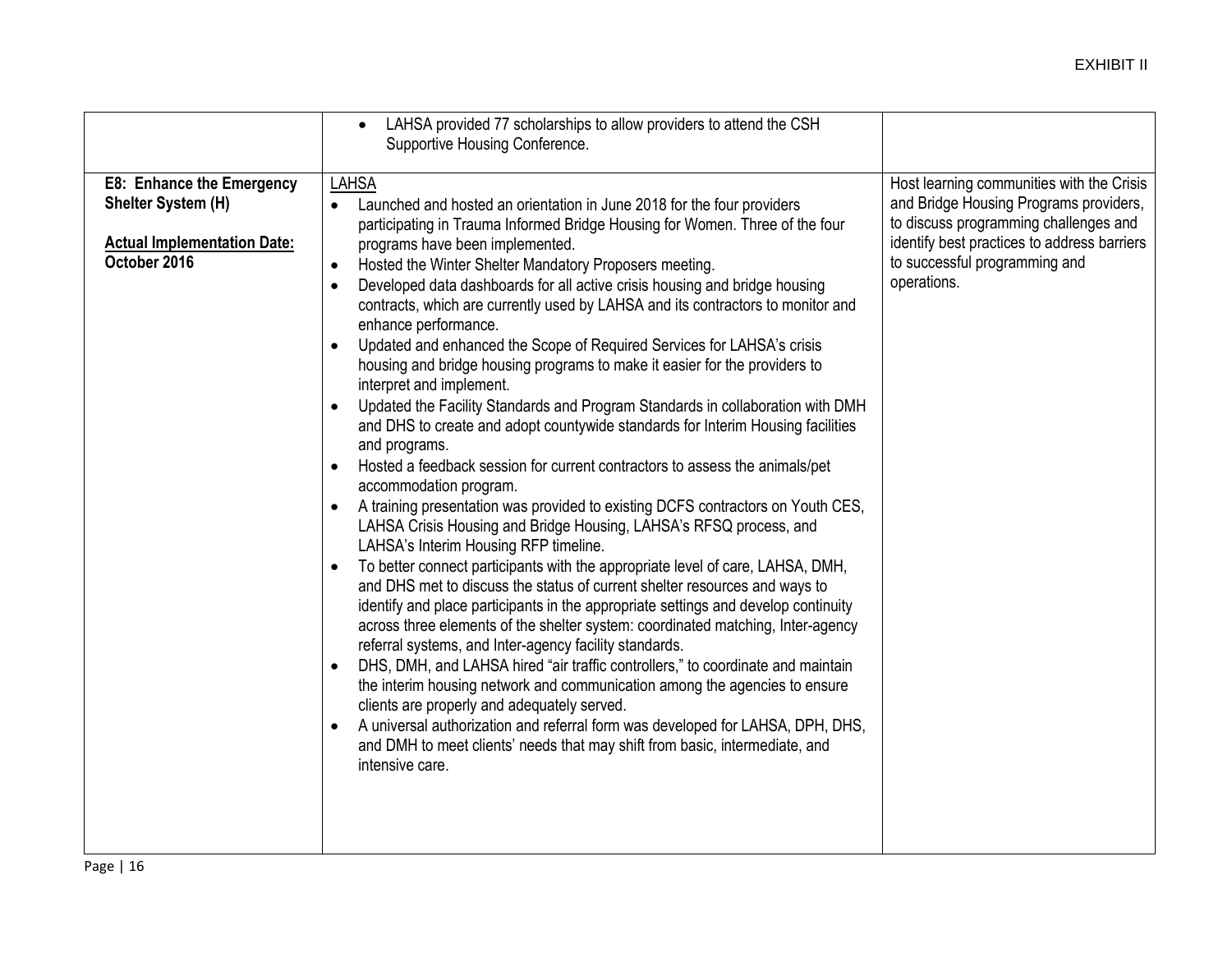| E9: Discharge Data Tracking<br><b>System</b><br><b>Actual Implementation Date:</b><br><b>June 2017</b>                                            | <b>DHS</b><br>Continued to implement/improve medication support programs and related policies<br>$\bullet$<br>and procedures, in partnership with ODR, within the contracted interim housing<br>sites.<br>Continued efforts to build capacity and provide assistance with staff development<br>$\bullet$<br>for interim housing contractors. Provided 11 different trainings, including:<br>motivational interviewing, trauma informed care, suicide prevention, overdose<br>prevention/response, mental health concerns (e.g., hoarding behavior), and<br>partner violence.<br>Continued migration to Clarity HMIS: Remaining historical records (including<br>uploaded documents and photos) handed off to HMIS vendor and currently in<br>quality review phase prior to appending into system for all users.<br>In the process of reviewing and revising HMIS policies to more clearly define<br>$\bullet$<br>participating organizations and levels of access with HUD technical assistance to<br>obtain clarity for County Departments such as DCFS and Probation on accessing<br>HMIS.<br>Convened meeting to discuss AB210 and avenues for centralized access to data.<br>$\bullet$ | • Build flags into HMIS to track the 5%<br>highest user list and additional<br>indicators necessary to better<br>coordinate discharge.<br>• Continue to engage hospitals, jails,<br>LASD, DCFS, etc. to discuss<br>opportunities for leveraging HMIS<br>data to support discharge planning.<br>• Continue to work on revising HMIS<br>policies to clarify and address HMIS<br>access questions.<br>Begin incorporating J-SPDAT into<br>HMIS. |
|---------------------------------------------------------------------------------------------------------------------------------------------------|--------------------------------------------------------------------------------------------------------------------------------------------------------------------------------------------------------------------------------------------------------------------------------------------------------------------------------------------------------------------------------------------------------------------------------------------------------------------------------------------------------------------------------------------------------------------------------------------------------------------------------------------------------------------------------------------------------------------------------------------------------------------------------------------------------------------------------------------------------------------------------------------------------------------------------------------------------------------------------------------------------------------------------------------------------------------------------------------------------------------------------------------------------------------------------------------|----------------------------------------------------------------------------------------------------------------------------------------------------------------------------------------------------------------------------------------------------------------------------------------------------------------------------------------------------------------------------------------------------------------------------------------------|
|                                                                                                                                                   |                                                                                                                                                                                                                                                                                                                                                                                                                                                                                                                                                                                                                                                                                                                                                                                                                                                                                                                                                                                                                                                                                                                                                                                            |                                                                                                                                                                                                                                                                                                                                                                                                                                              |
| E10: Regional Coordination of<br><b>Los Angeles County Housing</b><br><b>Authorities</b><br><b>Actual Implementation Date:</b><br><b>May 2016</b> | There has been no further activity since the last quarterly report.                                                                                                                                                                                                                                                                                                                                                                                                                                                                                                                                                                                                                                                                                                                                                                                                                                                                                                                                                                                                                                                                                                                        | • Continuation of quarterly meetings<br>with Housing Authorities to discuss<br>strategies, share Measure H tools<br>and success stories, and identify<br>additional areas of collaboration.<br>• Continue to advocate with the<br>remaining Housing Authorities within<br>LA County to collaborate with the<br>County by allocating federal rental<br>subsidies for permanent supportive<br>housing.                                         |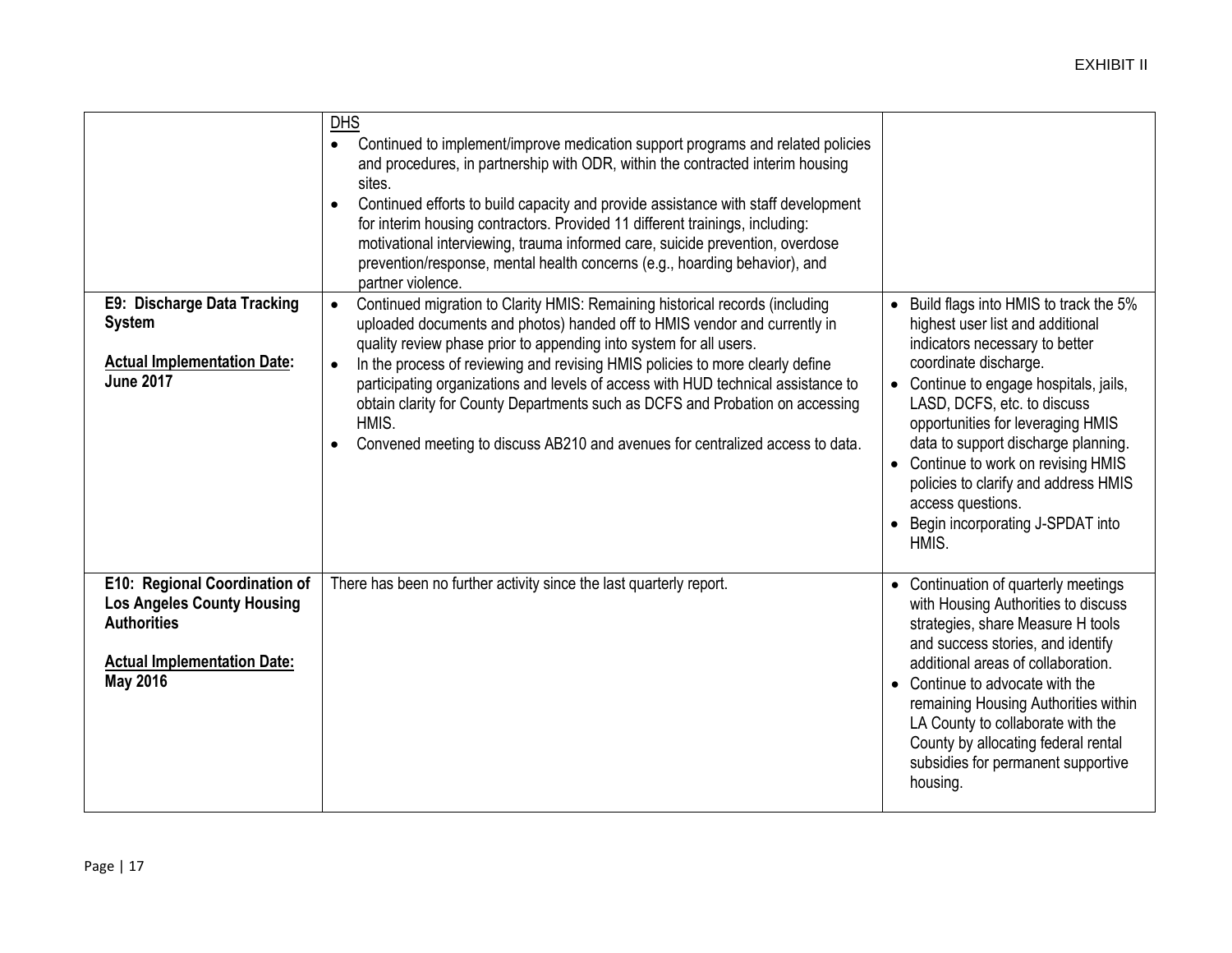| <b>E11: County Specialist</b><br><b>Support Team (Super Connect)</b><br><b>Actual Implementation Date:</b><br>December 2017 | Assessed/monitored the most recent 5% list (the list of heavy utilizers of County<br>$\bullet$<br>services) to identify service providers to offer assistance in securing housing and<br>services to stabilize these clients.<br>Refined referral and tracking systems to more appropriately analyze and assist<br>$\bullet$<br>community providers.<br>Conducted 20 trainings for various County departments and community service<br>providers to inform them of Super Connect mission/referral process.<br>Participated in ongoing SPA CES meetings to provide support and assistance for<br>challenging cases.<br>Developed expedited coordinated action plans for clients on the 5% list who are<br>found in the community.                                                                                                                                                       | • Develop a tracking system to monitor<br>the clients that have been housed<br>and stabilized to better address<br>retention rates and housing<br>components for the most vulnerable<br>clients with severe mental illness.<br>• In collaboration with County<br>Departments, develop a flag for E11-<br>appropriate clients that are difficult to<br>reach.<br>• Once the new 5% list is generated in<br>August, begin to work with the top<br>utilizers identified.<br>DPH-SAPC will integrate into its<br>$\bullet$<br>newly-launched electronic health<br>record system (Sage) a process to<br>notify substance use disorder (SUD)<br>treatment providers, if they have<br>active clients on the 5% list.<br>DPH_SAPC will also finalize its<br>protocol on what additional services<br>SUD providers would need to<br>deliver, to address the needs of this<br>high-utilizer population. |
|-----------------------------------------------------------------------------------------------------------------------------|----------------------------------------------------------------------------------------------------------------------------------------------------------------------------------------------------------------------------------------------------------------------------------------------------------------------------------------------------------------------------------------------------------------------------------------------------------------------------------------------------------------------------------------------------------------------------------------------------------------------------------------------------------------------------------------------------------------------------------------------------------------------------------------------------------------------------------------------------------------------------------------|-----------------------------------------------------------------------------------------------------------------------------------------------------------------------------------------------------------------------------------------------------------------------------------------------------------------------------------------------------------------------------------------------------------------------------------------------------------------------------------------------------------------------------------------------------------------------------------------------------------------------------------------------------------------------------------------------------------------------------------------------------------------------------------------------------------------------------------------------------------------------------------------------|
| E12: Enhanced Data Sharing<br>and Tracking<br><b>Actual Implementation Date:</b><br><b>June 2017</b>                        | Research and Evaluation Services (RES) finalized an enhanced version of<br>$\bullet$<br>the 5% list which utilizes the County's new authority under AB 210 to share<br>service information. The enhanced list, along with a list without service<br>information, will be disseminated to County departments in August 2018,<br>once department personnel have completed AB 210 training and signed<br>confidentiality agreements.<br>RES is working with the CEO-HI evaluation contractor to finalize the first<br>$\bullet$<br>evaluation for FY 2016-17. A draft was presented to the Homeless Policy<br>Deputies on June 28, 2018.<br>RES and the CEO-HI presented a plan to procure a series of intensive,<br>$\bullet$<br>individual strategy evaluations at the June 14, 2018 deputies meeting and<br>estimated that contracts could be executed by October 2018. RES is working | • Data collection for Year 2 (FY 2017-<br>18) CEO-HI evaluation began in June<br>2018.<br>Draft and release RFP for the AB 210<br>$\bullet$<br>automated system, based on the<br>requirements determined by the AB<br>210 automated system workgroup.<br>• RES is working with University of<br>Chicago Urban Lab and California<br>Policy Lab (UL/CPL) on the data use<br>and no-cost work agreements<br>necessary to initiate efforts to build                                                                                                                                                                                                                                                                                                                                                                                                                                              |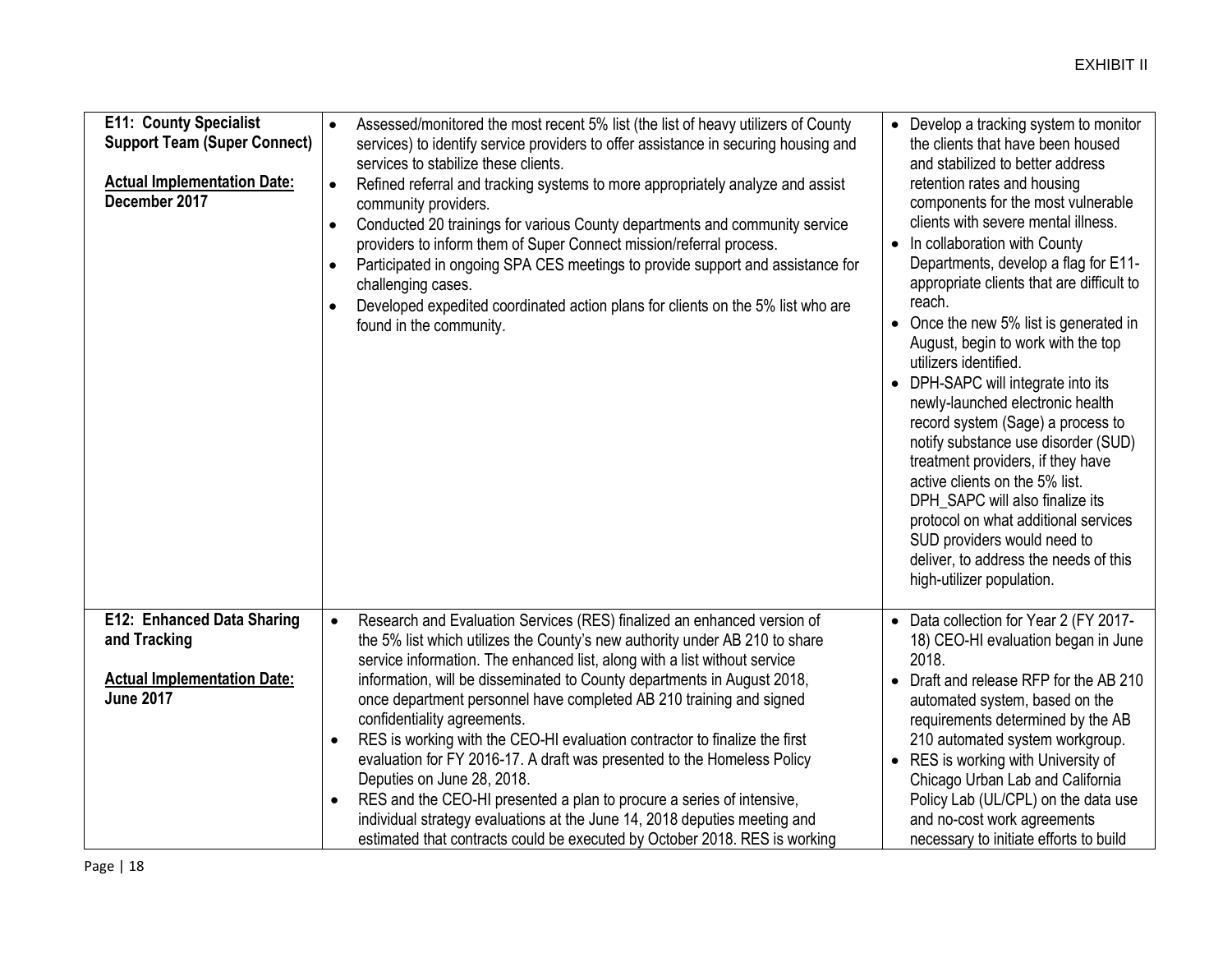|                                                                                                                                                                                                               | with the Homeless Policy Research Institute to draft and release a solicitation<br>for these evaluations which will look at the effects and operations of specific<br>CEO-HI strategies.<br>The CIO is working with CEO-HI to generate the business requirements for<br>$\bullet$<br>the AB 210 automated system. A workgroup of County departments and<br>other agencies involved with the CEO-HI has been meeting for several<br>months.<br>Selected vendor to perform the Enterprise Linkages Project (ELP)<br>$\bullet$<br>modernization, which will enable the Integrated Data System to leverage the<br>expanded repository of County clients available via the Countywide Master<br>Data Management (CWMDM) platform. Board notification of intent to execute<br>a work order was submitted in July 2018.                                                                     | predictive models to enhance<br>prevention and prioritization efforts. A<br>target date of October 31, 2018 has<br>been set for execution of these<br>agreements.                                                                                                                                                                                                                                                            |
|---------------------------------------------------------------------------------------------------------------------------------------------------------------------------------------------------------------|--------------------------------------------------------------------------------------------------------------------------------------------------------------------------------------------------------------------------------------------------------------------------------------------------------------------------------------------------------------------------------------------------------------------------------------------------------------------------------------------------------------------------------------------------------------------------------------------------------------------------------------------------------------------------------------------------------------------------------------------------------------------------------------------------------------------------------------------------------------------------------------|------------------------------------------------------------------------------------------------------------------------------------------------------------------------------------------------------------------------------------------------------------------------------------------------------------------------------------------------------------------------------------------------------------------------------|
| E13: Coordination of Funding<br>for Supportive Housing<br><b>Target Implementation Date:</b><br><b>Fall 2018</b>                                                                                              | The research, design, and implementation of a coordinated funding application<br>$\bullet$<br>continues to be the goal prioritized by this workgroup. With input from the<br>subcommittee, the Housing and Community Investment Department of the City of<br>LA (HCID-LA) Systems Division is taking the lead on the identification of project<br>goals, cost, and implementation schedule.<br>Design and underwriting criteria have been analyzed by CDC staff and were<br>$\bullet$<br>reviewed with HCID-LA for potential opportunities for better aligning both front end<br>and back end underwriting impacts, including monitoring and asset management<br>review, in time for the Spring 2019 CDC and HCID-LA NOFAs.<br>Coordination of monitoring of affordable housing projects is under discussion, with<br>$\bullet$<br>a target implementation date in the Fall of 2018. | • HCID will go to City Council to accept<br>funds from CDC/HACoLA and the<br>Housing Authority of the City of LA<br>(HACLA) to engage a software<br>developer.<br>Execute MOU with HCID-LA.<br>Begin discussions with software<br>$\bullet$<br>developer to gather requirements for<br>universal application.                                                                                                                |
| <b>E14: Enhanced Services for</b><br><b>Transition Age Youth (H)</b><br><b>Actual Implementation Dates:</b><br>Phase 1: August 2016<br>Phase 2: September 2016<br>Phase 3: July 2018<br>Phase 4: October 2016 | Phase 1: Work with the Los Angeles Coalition to End Youth Homelessness<br>$\bullet$<br>(LACEYH)<br>o LAHSA and the CEO-HI continue to engage with LACEYH and participate in<br>LACEYH as Steering Committee Members.<br>Phase 2: Support the Enhancement of the YCES<br>$\bullet$<br>Youth Family Reconnection (YFR) was launched through a 2-day training led<br>$\circ$<br>by LAHSA and the Los Angeles LGBT Center's Recognize, Intervene,<br>Support, Empower (LA-RISE) Program. Evaluation plan for YFR also drafted<br>by UCLA Support to Reunite, Involve and Value Each Other (STRIVE) Project.<br>LAHSA, Los Angeles Community College District (LACCD) and other colleges<br>$\circ$<br>and universities serving the region have continued to work on strengthening                                                                                                        | • Continue work with HYFLA around<br>Youth Empowerment Forum,<br>targeted for November 2018.<br>• Expand use of the Youth Housing<br>Stability tool to other partners, such<br>as, the Los Angeles Unified School<br>District, Los Angeles County Office of<br>Education, Libraries, and community<br>youth programs beginning late Fall<br>2018.<br>• LAHSA will work with youth TH<br>providers and former TH participants |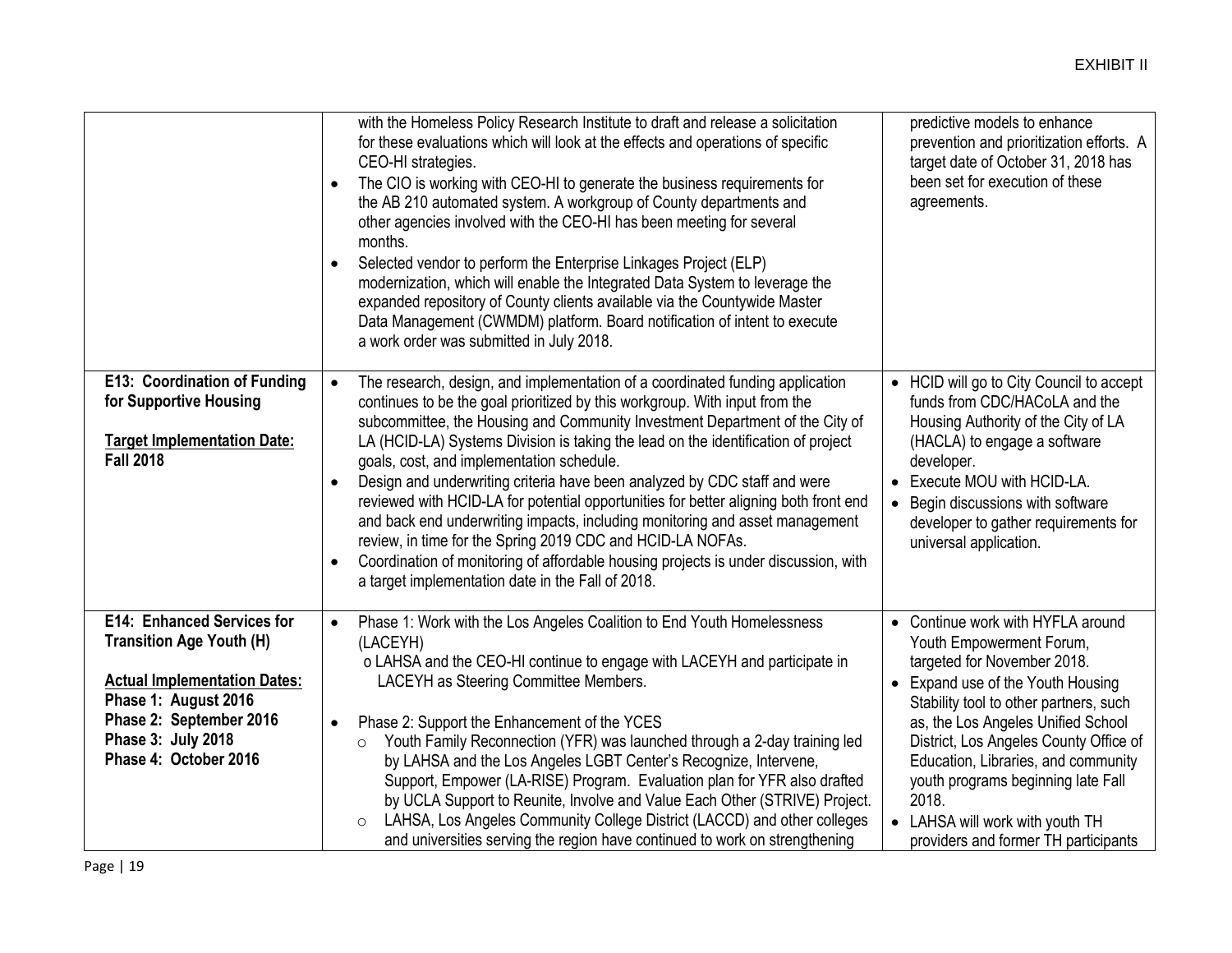|                                    | linkages between higher education and YCES. SPA-level convenings with<br>YCES and colleges and universities were held in July 2018. The goal of each<br>SPA meeting was to support higher-education institutions to identify strategies<br>for strengthening their connections, enhancing housing access for college<br>students experiencing homelessness, and improving access to higher<br>education for YCES participants.<br>Youth Collaboration is on-going through LAHSA's lived experience advisory<br>$\circ$<br>group for youth, which is called the Homeless Youth Forum of LA (HYFLA).<br>HYFLA planned and executed a launch event to market the opening of<br>nominations for the group and promote their upcoming first inaugural Youth<br><b>Empowerment Forum.</b><br>CES Education Coordinators implemented in all SPAs.<br>$\circ$<br>Ongoing monthly meetings convened with YCES regional coordinators to<br>$\circ$<br>share progress, identify barriers, and propose solutions, including areas for<br>targeted technical assistance.<br>Phase 3 - Design a Youth Housing Stability Pilot<br>$\bullet$<br>A referral tool consisting of a decision tree to assess for housing instability and<br>$\circ$<br>appropriateness for a referral to YCES, and a corresponding referral form,<br>have been created.<br>All City of Los Angeles Economic and Workforce Development Department<br>$\circ$<br>(EWDD) Youth Source Centers were trained on the Youth Housing Stability<br>tool in June 2018, and began piloting use of the tool in July 2018.<br>Phase 4 - Expand programs providing housing navigation, access/drop-in centers,<br>$\bullet$<br>shelters, aftercare/case management and transitional housing for youth.<br>LAHSA hosted the first-ever Transitional Housing (TH) Provider Forum with youth<br>$\circ$<br>TH providers throughout the County. Providers discussed challenges and<br>opportunities related to services, YCES, and programmatic outcomes for<br>participants. | to develop a set of TH Program<br>Standards.<br>• CES Education Coordinators will<br>expand their presence at Youth and<br>Family CES sites.<br>• LAHSA will release an Interim<br>Housing RFP in Fall 2018 to fund<br>additional Crisis, Bridge, and<br>Transitional Housing beds. The RFP<br>will include funding for Host Homes<br>for youth.<br>• LAHSA and LACCD will host a full<br>Higher Ed and Homelessness Work<br>Group meeting in Fall 2018.<br>• LAHSA will work collaboratively with<br>DCFS and Probation to plan for, and<br>execute the scale-up of current<br>pilots. |
|------------------------------------|------------------------------------------------------------------------------------------------------------------------------------------------------------------------------------------------------------------------------------------------------------------------------------------------------------------------------------------------------------------------------------------------------------------------------------------------------------------------------------------------------------------------------------------------------------------------------------------------------------------------------------------------------------------------------------------------------------------------------------------------------------------------------------------------------------------------------------------------------------------------------------------------------------------------------------------------------------------------------------------------------------------------------------------------------------------------------------------------------------------------------------------------------------------------------------------------------------------------------------------------------------------------------------------------------------------------------------------------------------------------------------------------------------------------------------------------------------------------------------------------------------------------------------------------------------------------------------------------------------------------------------------------------------------------------------------------------------------------------------------------------------------------------------------------------------------------------------------------------------------------------------------------------------------------------------------------------------------------------------------------------------------------|-----------------------------------------------------------------------------------------------------------------------------------------------------------------------------------------------------------------------------------------------------------------------------------------------------------------------------------------------------------------------------------------------------------------------------------------------------------------------------------------------------------------------------------------------------------------------------------------|
| E15: Homeless Voter                | During this quarter, the Registrar-Recorder/County Clerk (RR/CC) participated in<br>$\bullet$                                                                                                                                                                                                                                                                                                                                                                                                                                                                                                                                                                                                                                                                                                                                                                                                                                                                                                                                                                                                                                                                                                                                                                                                                                                                                                                                                                                                                                                                                                                                                                                                                                                                                                                                                                                                                                                                                                                          | • RR/CC will continue to promote voter                                                                                                                                                                                                                                                                                                                                                                                                                                                                                                                                                  |
| <b>Registration and Access to</b>  | three Homeless Connect days offering information on how to obtain birth                                                                                                                                                                                                                                                                                                                                                                                                                                                                                                                                                                                                                                                                                                                                                                                                                                                                                                                                                                                                                                                                                                                                                                                                                                                                                                                                                                                                                                                                                                                                                                                                                                                                                                                                                                                                                                                                                                                                                | education and civic engagement with                                                                                                                                                                                                                                                                                                                                                                                                                                                                                                                                                     |
| <b>Vital Records</b>               |                                                                                                                                                                                                                                                                                                                                                                                                                                                                                                                                                                                                                                                                                                                                                                                                                                                                                                                                                                                                                                                                                                                                                                                                                                                                                                                                                                                                                                                                                                                                                                                                                                                                                                                                                                                                                                                                                                                                                                                                                        |                                                                                                                                                                                                                                                                                                                                                                                                                                                                                                                                                                                         |
|                                    | certificates using a fee waiver, voter registration opportunities, and election                                                                                                                                                                                                                                                                                                                                                                                                                                                                                                                                                                                                                                                                                                                                                                                                                                                                                                                                                                                                                                                                                                                                                                                                                                                                                                                                                                                                                                                                                                                                                                                                                                                                                                                                                                                                                                                                                                                                        | homeless services agencies including                                                                                                                                                                                                                                                                                                                                                                                                                                                                                                                                                    |
|                                    | information.                                                                                                                                                                                                                                                                                                                                                                                                                                                                                                                                                                                                                                                                                                                                                                                                                                                                                                                                                                                                                                                                                                                                                                                                                                                                                                                                                                                                                                                                                                                                                                                                                                                                                                                                                                                                                                                                                                                                                                                                           | Homeless Connect Days.                                                                                                                                                                                                                                                                                                                                                                                                                                                                                                                                                                  |
| <b>Actual Implementation Date:</b> | Provided first of two trainings to the ACLU of Southern California and other                                                                                                                                                                                                                                                                                                                                                                                                                                                                                                                                                                                                                                                                                                                                                                                                                                                                                                                                                                                                                                                                                                                                                                                                                                                                                                                                                                                                                                                                                                                                                                                                                                                                                                                                                                                                                                                                                                                                           | RR/CC will continue outreach to new                                                                                                                                                                                                                                                                                                                                                                                                                                                                                                                                                     |
| January 2017                       | community organizations to teach voter registration techniques and best practices                                                                                                                                                                                                                                                                                                                                                                                                                                                                                                                                                                                                                                                                                                                                                                                                                                                                                                                                                                                                                                                                                                                                                                                                                                                                                                                                                                                                                                                                                                                                                                                                                                                                                                                                                                                                                                                                                                                                      | community partners and explore more                                                                                                                                                                                                                                                                                                                                                                                                                                                                                                                                                     |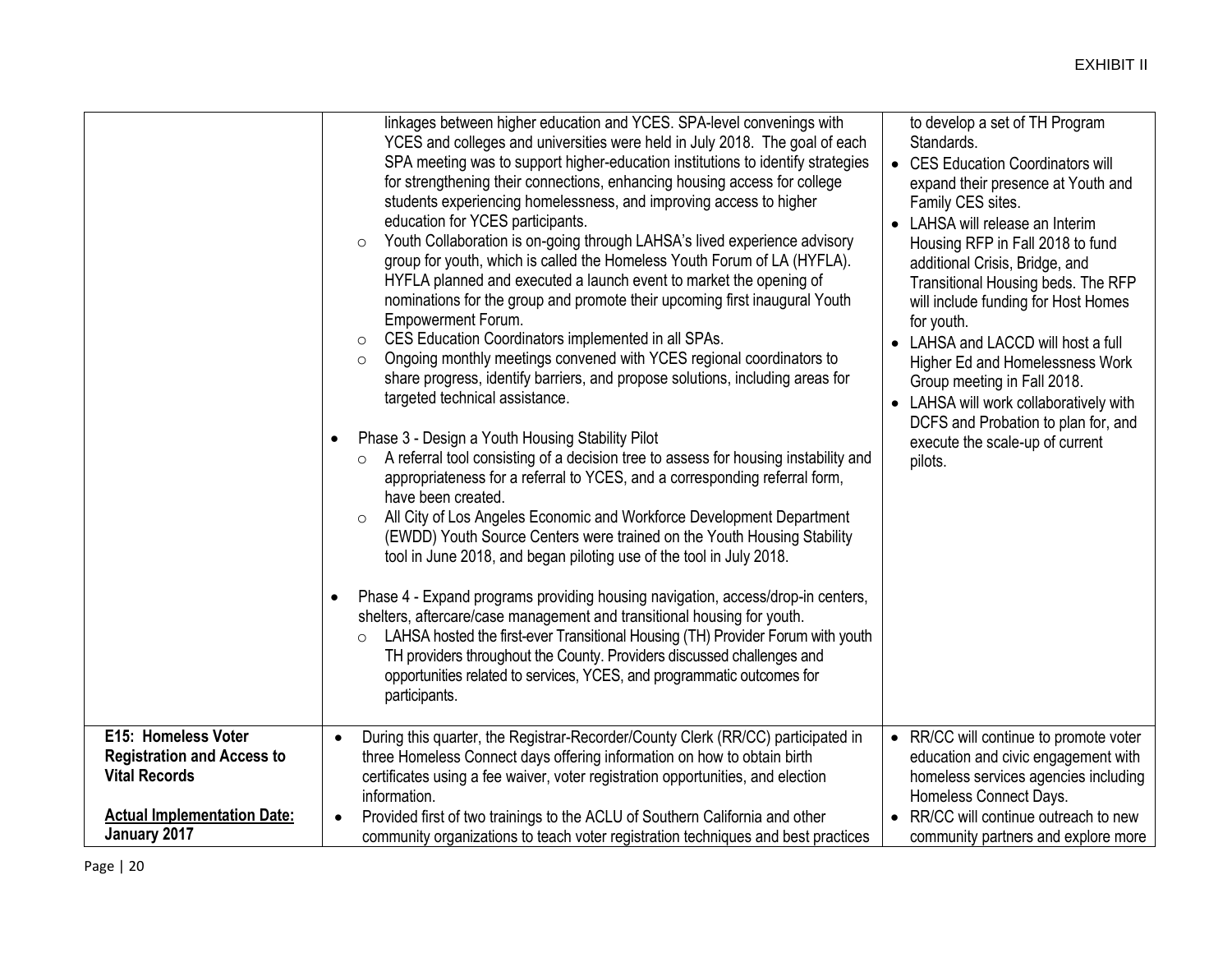|                                                                                                                                                               | for eligible voters who are incarcerated. Included a significant segment on<br>registering inmates who are homeless.                                                                                                                                                                                                                                                                                                                                                                  | opportunities with current partners,<br>with emphasis on the upcoming<br>November 2018 election.                                                                                                                                                                                                                        |
|---------------------------------------------------------------------------------------------------------------------------------------------------------------|---------------------------------------------------------------------------------------------------------------------------------------------------------------------------------------------------------------------------------------------------------------------------------------------------------------------------------------------------------------------------------------------------------------------------------------------------------------------------------------|-------------------------------------------------------------------------------------------------------------------------------------------------------------------------------------------------------------------------------------------------------------------------------------------------------------------------|
| E16: Affordable Care Act<br>opportunities<br><b>Implementation Dates:</b><br>Actual: July 2017<br><b>Health Homes: Targeted for</b><br>2019                   | • Continued partnerships with health plans, clinics, and hospitals to better serve<br>WPC clients.<br>Implemented Popular Education seminars for Community Health Workers and<br>$\bullet$<br>internal WPC personnel.<br>Formed a Medi-Cal working group to standardize Medi-Cal training for Community<br>Health Workers.<br>The Performance Improvement team hosted a skills-building workshop to continue<br>$\bullet$<br>investing in a culture of Continual Program Improvement. | Hiring will continue to be a focused<br>activity for WPC.                                                                                                                                                                                                                                                               |
| E17: Regional Homelessness<br><b>Advisory Council (RHAC) and</b><br><b>Implementation Coordination</b><br><b>Actual Implementation Date:</b><br>February 2017 | The RHAC met on June 12, 2018 and reviewed and discussed the 2018 Homeless<br>Count results, homeless system dashboards, system performance measures, Measure<br>H-funded legal services, and capacity building/technical assistance efforts.                                                                                                                                                                                                                                         | The RHAC will meet quarterly in 2018, in<br>September and December.                                                                                                                                                                                                                                                     |
| <b>INCREASE AFFORDABLE/HOMELESS HOUSING</b>                                                                                                                   |                                                                                                                                                                                                                                                                                                                                                                                                                                                                                       |                                                                                                                                                                                                                                                                                                                         |
| F1: Promote Regional SB 2<br>Compliance<br><b>Actual Implementation Date:</b><br>November 2016                                                                | Completed as of January 31, 2018.                                                                                                                                                                                                                                                                                                                                                                                                                                                     | The SB 2 Guide will continue to be a<br>resource for cities that are working<br>toward SB 2 compliance.                                                                                                                                                                                                                 |
| F2: Linkage Fee Nexus Study,<br>and<br>F5: Incentive Zoning/Value<br><b>Capture Strategies</b><br><b>Actual Implementation Date:</b><br>January 2018          | Completed as of January 31, 2018.                                                                                                                                                                                                                                                                                                                                                                                                                                                     | DRP continues to work on four housing<br>ordinances initiated by the Board of<br>Supervisors on February 20, 2018:<br>Homeless Housing Ordinance;<br>$\circ$<br>Inclusionary Housing<br>$\circ$<br>Ordinance:<br>Affordable Housing<br>$\circ$<br>Preservation Ordinance; and<br>By-right Housing Ordinance.<br>$\circ$ |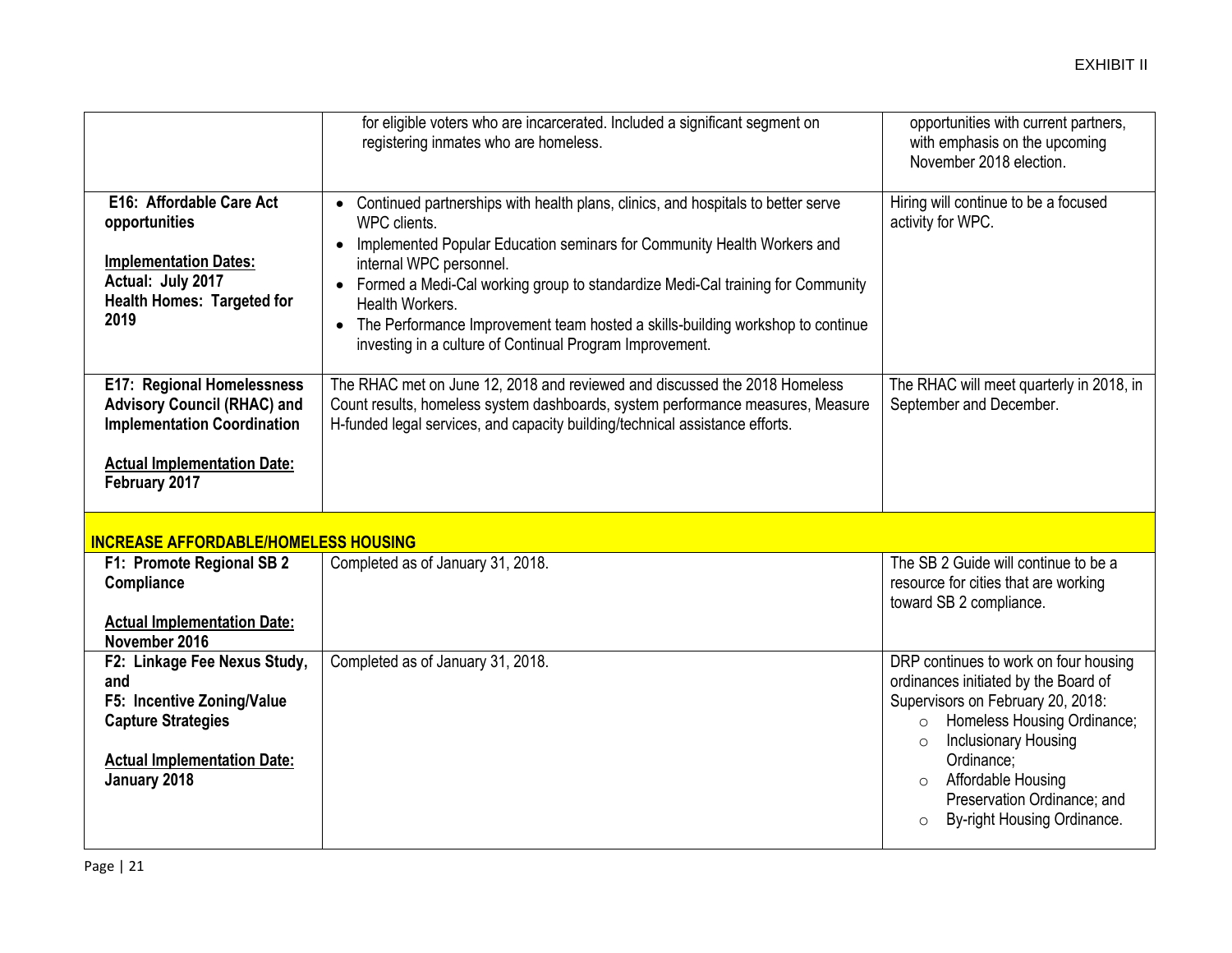| F3: Support for Inclusionary<br><b>Zoning for Affordable Rental</b><br><b>Units</b><br><b>Actual Implementation Date:</b><br><b>March 2016</b> | County-supported AB 1505 took effect on January 1, 2018. Following the passage of<br>AB 1505, the Board instructed DRP to develop an Inclusionary Housing Ordinance for<br>the unincorporated areas.                                                                                                                                                                                                                                                                                                                                                                                                                                                                                                                                                                                                                                                                                                                                                                                                                                                                          | As part of the housing ordinances<br>initiated by the Board of Supervisors on<br>February 20, 2018, DRP has begun<br>preparations to develop an Inclusionary<br>Housing Ordinance.                                                                                                                                                                                      |
|------------------------------------------------------------------------------------------------------------------------------------------------|-------------------------------------------------------------------------------------------------------------------------------------------------------------------------------------------------------------------------------------------------------------------------------------------------------------------------------------------------------------------------------------------------------------------------------------------------------------------------------------------------------------------------------------------------------------------------------------------------------------------------------------------------------------------------------------------------------------------------------------------------------------------------------------------------------------------------------------------------------------------------------------------------------------------------------------------------------------------------------------------------------------------------------------------------------------------------------|-------------------------------------------------------------------------------------------------------------------------------------------------------------------------------------------------------------------------------------------------------------------------------------------------------------------------------------------------------------------------|
| F4: Development of Second<br><b>Dwelling Unit Pilot Project</b><br><b>Actual Implementation Date:</b><br>October 2017                          | <b>ADU Pilot Program</b><br>A selection committee comprised of DRP, CDC/HACoLA, and CEO met to select<br>$\bullet$<br>participants for the new construction track of the pilot program;<br>CDC completed initial site visits for both new and existing unpermitted ADUs;<br>$\bullet$<br>CDC completed financial analysis on all three homeowners for the new ADU<br>$\bullet$<br>construction, and the three homeowners for the existing unpermitted ADUs; and<br><b>YES to ADU Design Competition</b><br>The Design Competition sought creative ADU designs to spur excitement around<br>ADUs and to share winning designs in the public realm where homeowners could<br>access those designs for potential use. Three winning designs were selected in<br>April 2018.<br>Arts Commission held three YES to ADU events with community partners to<br>$\bullet$<br>continue building excitement and sharing information on ADU development.<br><b>ADU Ordinance</b><br>On May 22, 2018, the Board of Supervisors approved the ADU Ordinance for the<br>unincorporated areas. | • Groundbreaking on new ADU<br>construction projects targeted for<br>October 2018.<br>• Final selection of up to 3 owners for<br>legalization of existing unpermitted<br>ADUs for the pilot program.<br>• Create permanent ADU Pilot Program<br>webpage on CDC's website.<br>• Arts Commission to publish winning<br>YES to ADU designs online.                         |
| F6: Use of Public Land for<br><b>Homeless Housing</b><br><b>Target Implementation Date:</b><br>Mid - 2018                                      | Ongoing meetings with CEO Asset Management Branch and CEO-HI have taken place<br>to discuss 1) potential vacant or underutilized properties to be used for temporary<br>and/or permanent housing for people experiencing homelessness, and 2) occupied and<br>unoccupied county properties for potential safe overnight parking.                                                                                                                                                                                                                                                                                                                                                                                                                                                                                                                                                                                                                                                                                                                                              | CEO to obtain approval from Board<br>Offices for use of County property<br>for housing for people experiencing<br>homelessness.<br>For Safe Overnight Parking on<br>County property:<br>$\circ$ Develop operating policies and<br>procedures for safe parking<br>program;<br>$\circ$ Confirm current locations of<br>concentration of people living<br>in vehicles; and |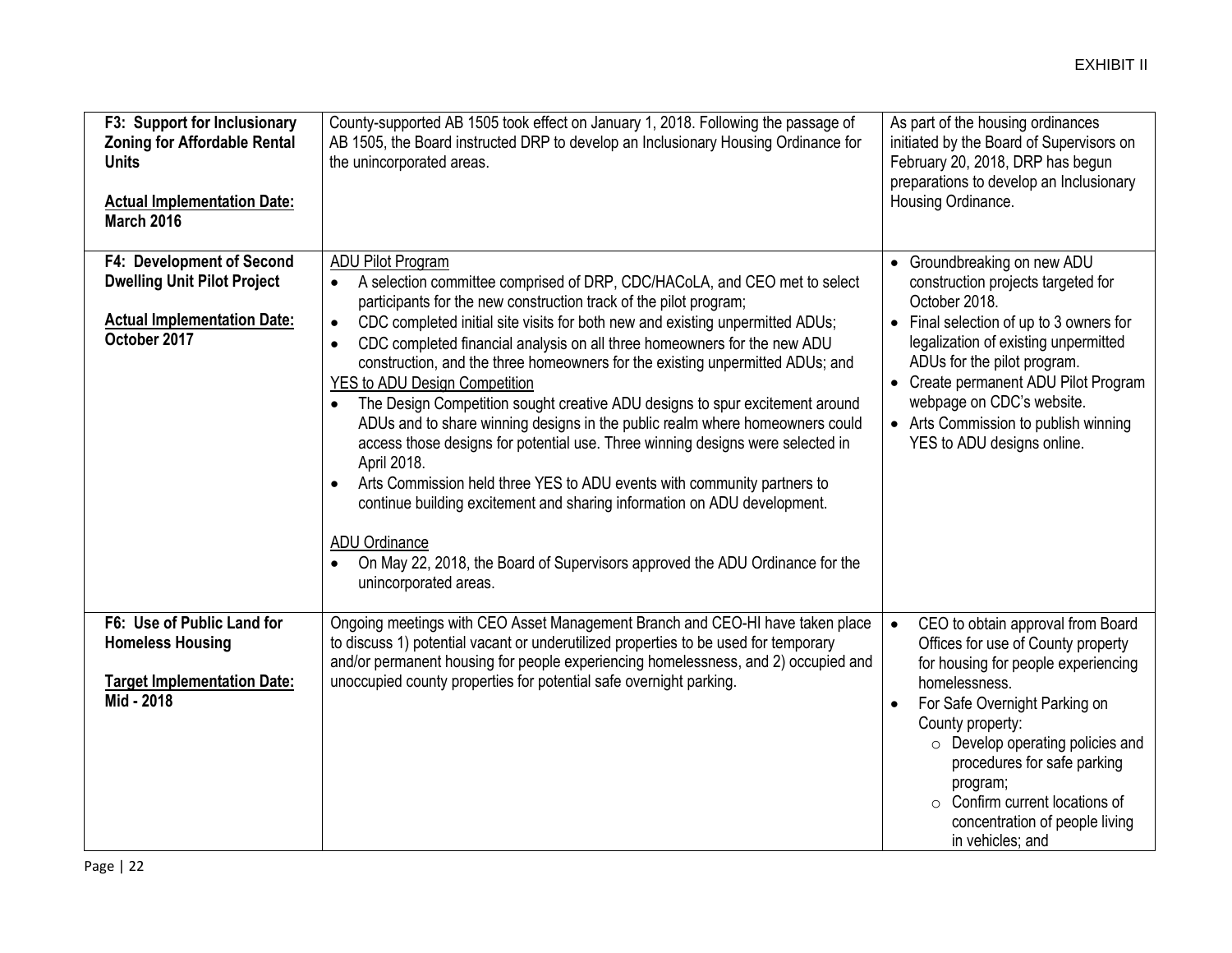|                                                                                                                                                                                                                         |                                                                                                                                                                                                                                                                                                                                                                                                                                                                                                                                                                                                                                         | Identify potential sites and<br>$\circ$<br>assess zoning and land use<br>restrictions.                                                                                                                                                                                                                                                                                       |
|-------------------------------------------------------------------------------------------------------------------------------------------------------------------------------------------------------------------------|-----------------------------------------------------------------------------------------------------------------------------------------------------------------------------------------------------------------------------------------------------------------------------------------------------------------------------------------------------------------------------------------------------------------------------------------------------------------------------------------------------------------------------------------------------------------------------------------------------------------------------------------|------------------------------------------------------------------------------------------------------------------------------------------------------------------------------------------------------------------------------------------------------------------------------------------------------------------------------------------------------------------------------|
| F7: Preserve and Promote the<br><b>Development of Affordable</b><br><b>Housing for Homeless</b><br><b>Families and Individuals (H)</b><br><b>Actual Implementation Date:</b><br>NOFA 23-A released in<br>September 2017 | Five projects from NOFA 23-A are scheduled to receive Measure H funds:<br>PATH Villas at South Gate (received notification of award for 9% tax credits in<br>$\bullet$<br>June 2018)<br>Kensington Campus (awarded 4% tax credits and expected to close construction<br>financing by July 2018)<br>The Spark at Midtown (applied for 9% tax credits in July 2018; will hear back in<br>$\bullet$<br>September 2018)<br>Florence Apartments (received notification of award for AHSC funding in June<br>$\bullet$<br>2018 and applied for tax-exempt bonds and 4% tax credits in July 2018)<br>Sun Commons<br>$\bullet$                  | Sun Commons expected to apply for<br>$\bullet$<br>9% tax credits in 2019.                                                                                                                                                                                                                                                                                                    |
| F7: One-time Housing<br>Innovation Fund (H)<br><b>Implementation Dates:</b><br>Actual RFP release: June 2018<br><b>Target selection of winning</b><br>proposals: December 2018                                          | Housing Innovation Challenge<br>The Housing Innovation Challenge was launched on June 7, 2018. To date, the site<br>has 174 registered users. The application, scoring rubric, and evaluation panel can be<br>accessed on the website: www.HousingInnovationChallenge.com.<br>CEO-HI continues bi-weekly conference calls with consultant to review site metrics<br>including:<br>Number of registered users<br>$\bullet$<br>Number of visits to the website<br>Number of web sessions<br>$\bullet$<br>Progress toward completing applications<br>$\bullet$<br>CEO-HI continues to work with County Counsel on specific contract terms. | Housing Innovation Challenge<br>Registration Deadline:<br>$\bullet$<br>September 5, 2018<br>$\bullet$<br>Registrant Webinar:<br>$\bullet$<br>September 7, 2018<br>$\bullet$<br>Application Submission Deadline:<br>$\bullet$<br>October 2, 2018<br>Judges Training Webinar:<br>$\bullet$<br>October 2, 2018<br><b>Announcement of Winners:</b><br>$\bullet$<br>December 2018 |